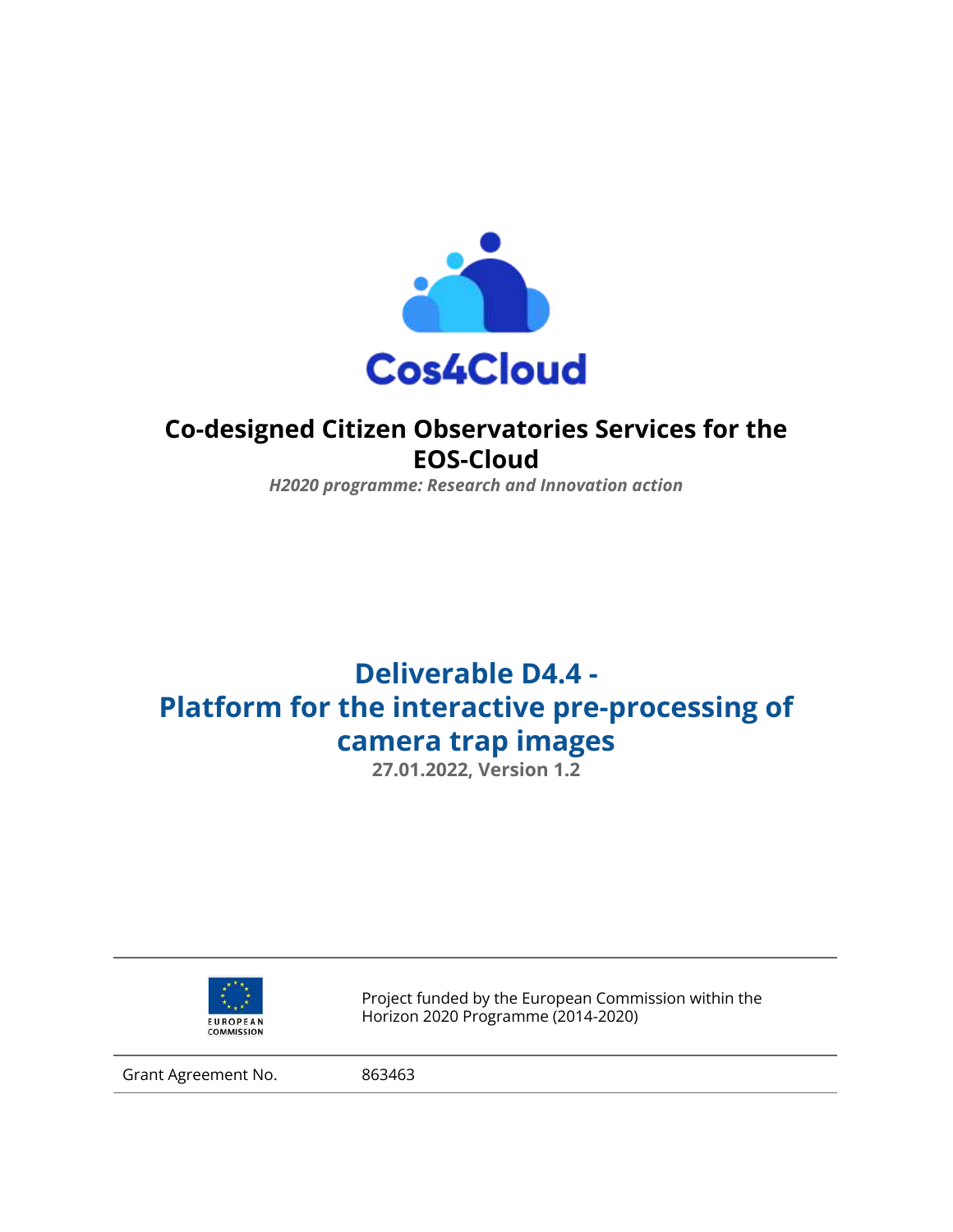|              | Type                                                                  |  |
|--------------|-----------------------------------------------------------------------|--|
| R            | Document, report excluding the periodic and final reports             |  |
| <b>DEM</b>   | Demonstrator, pilot, prototype, plan designs                          |  |
| <b>DEC</b>   | Websites, patents filing, press & media actions, videos, photos, etc. |  |
| <b>SOF</b>   | Software, technical diagrams, etc.                                    |  |
| <b>OTHER</b> | Flyers, etc.                                                          |  |

| PU | Public, fully open.                                                           |  |
|----|-------------------------------------------------------------------------------|--|
| CO | Confidential, restricted under conditions set out in Model Grant<br>Agreement |  |
|    | Classified                                                                    |  |

#### **Revision history**

| R#               | <b>Date</b> | <b>Description/Reason of</b><br>change | <b>Deliverable contributors</b>                            |
|------------------|-------------|----------------------------------------|------------------------------------------------------------|
| R <sub>0.1</sub> | 2021.11.12  | Create template                        | Stefan Rueger                                              |
| R <sub>1.0</sub> | 2021.12.23  | First draft                            | Kai Waddington                                             |
| R <sub>1.1</sub> | 2022.01.14  | Review                                 | Claudia Fabó Cartas and Andreas Matheus                    |
| R <sub>1.2</sub> | 2022.01.29  | Amendments                             | Stefan Rueger, Frederic Fol Leymarie and Kai<br>Waddington |

#### **Authors**

| Kai Waddington, Stefan Rueger, Frederic Fol | Reviewers:                          |
|---------------------------------------------|-------------------------------------|
| Leymarie (DynAlkon)                         | Claudia Fabó Cartas (ECSA)          |
|                                             | Andreas Matheus (Secure Dimensions) |

#### **Citation**

*Cos4Cloud consortium (2022). Kai Waddington, Stefan Rueger and Frederic Fol Leymarie. Platform for the interactive pre-processing of camera trap images (D4.4)*

#### **License and attribution**

Copyright. All rights reserved.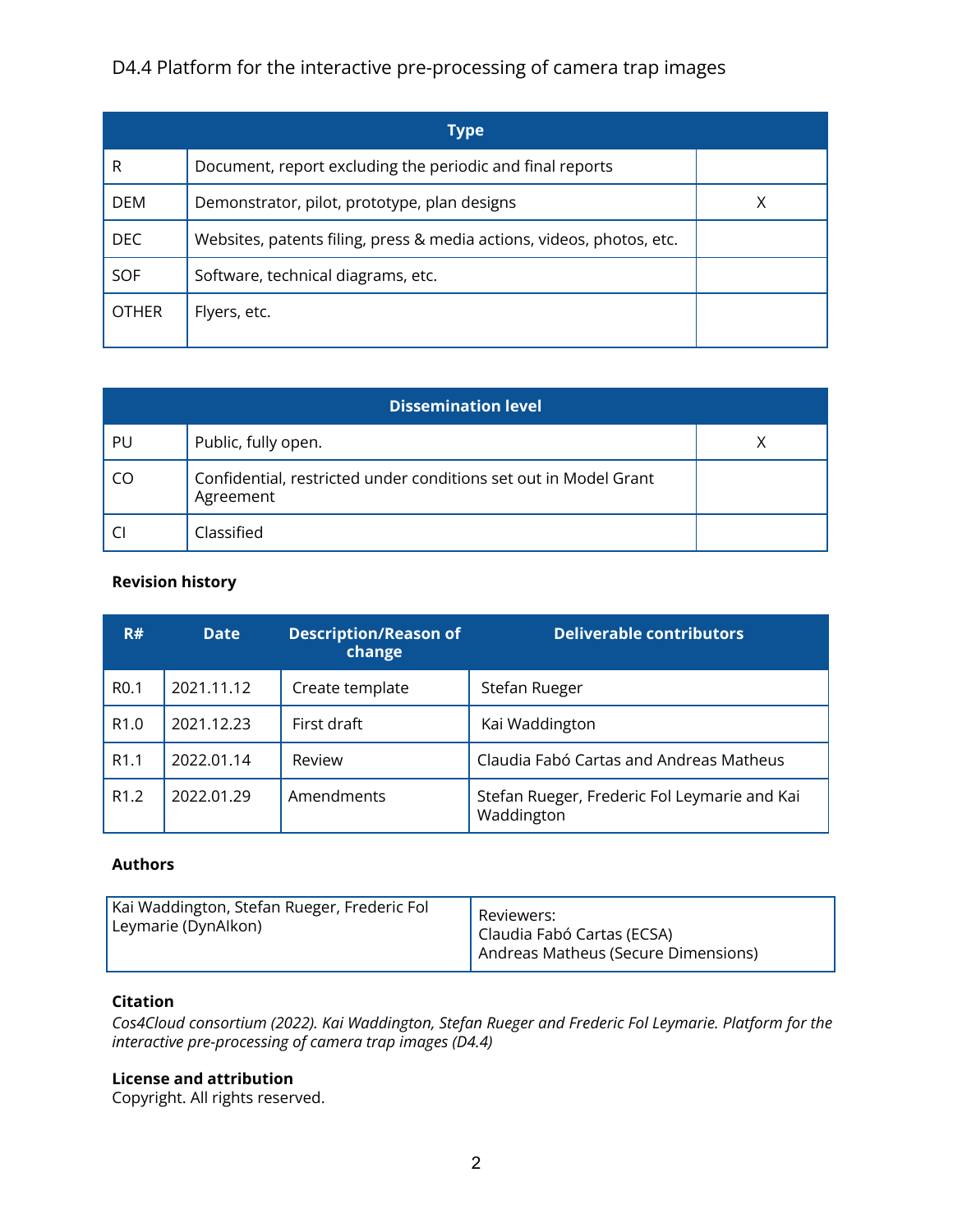## **Executive Summary**

This deliverable is a software platform at TRL 8 that processes observations from camera traps. It largely automates a major recurring action for Camera Trap Users to work through thousands of video clips or images that may be empty, filter those observations of interest, propose species names, and - if wanted - upload them to a chosen biodiversity Citizen Observatory, e.g. iSpot, with the proposed identification.

The current best practice for automation of this kind is judiciously deploying specifically trained deep neural networks trained on suitable datasets. We chose the Caltech Camera Traps dataset (Beery et al., 2018) based on size, availability of bounding box information and diversity of images, to train and evaluate different neural architectures with a view to select the best state-of-the-art neural models for species identification. After careful experimentation we identified the Cascade R-CNN X-101 64x4d FPN model (Cai and Vasconcelos, 2019) as most suitable for species identification in camera traps.

We developed an API at <https://service.fastcat-cloud.org/api> for use by machines and automated workflows to authenticate, upload camera trap images together with a set of species of interest, and to download corresponding annotations. The API is documented at [https://service.fastcat-cloud.org/api/spec.](https://service.fastcat-cloud.org/api/spec) The API is also used by our dedicated, interactive web service that allows a user to interactively authenticate, upload camera trap images, choose a machine learning model, download species identification lists, filter images of interest and upload a subset of observations to a citizen observatory.

This document gives the necessary background information, user guide and examples on how to use our deliverable D4.4: Platform for the interactive pre-processing of camera trap images.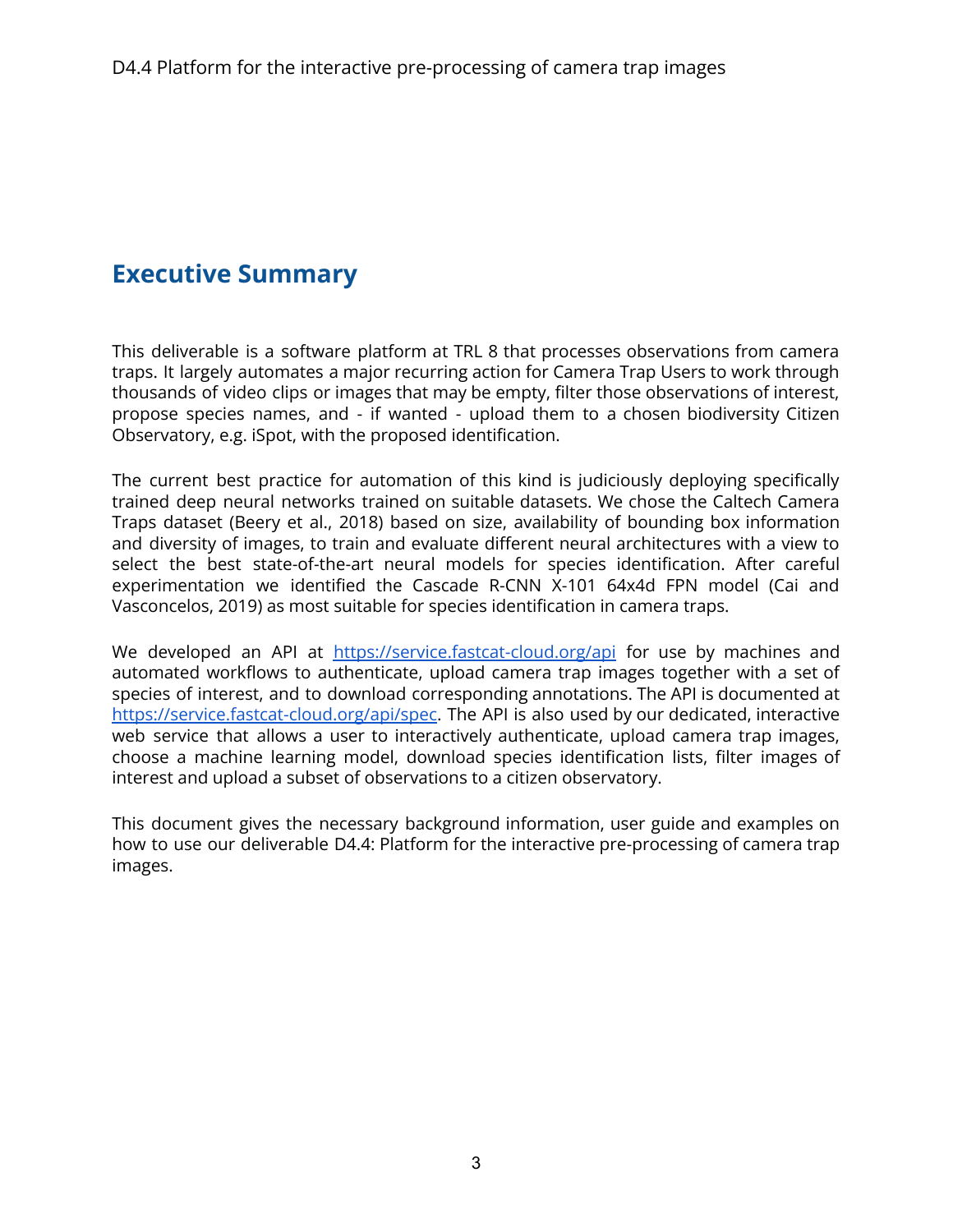# **Table of Contents**

| <b>Introduction: Processing of Camera Trap Images</b>                                                                                                                                                                                                                                                                           | 5                                                        |
|---------------------------------------------------------------------------------------------------------------------------------------------------------------------------------------------------------------------------------------------------------------------------------------------------------------------------------|----------------------------------------------------------|
| 1. Machine Learning in Camera Trap Images<br>1.1 Data sets                                                                                                                                                                                                                                                                      | 5<br>5                                                   |
| 1.2 Choosing Machine Learning Models<br>1.3 Training Models for Specific Sets of Animals                                                                                                                                                                                                                                        | $\overline{7}$<br>10                                     |
| 2. API for Processing Camera Trap Images<br>2.1 Overview<br>2.2 Authentication and Authorisation<br>2.3 Image Storage<br>2.4 Results Storage<br>2.5 Selection of Machine Learning Models<br>2.6 Direct Upload of Camera Trap Images<br>2.7 Processing and Download of Results<br>2.8 Example Usage<br>2.9 Formal API definition | 11<br>11<br>12<br>13<br>14<br>14<br>15<br>15<br>16<br>17 |
| 3. Web Interface<br>3.1 Relation to our API<br>3.2 Authentication and Authorisation<br>3.3 Interactive Filtering<br>3.4 Upload to Citizen Observatories<br>3.5 Walk-through with examples                                                                                                                                       | 20<br>20<br>20<br>21<br>21<br>22                         |
| <b>Conclusion and perspectives</b>                                                                                                                                                                                                                                                                                              | 30                                                       |
| <b>Glossary</b>                                                                                                                                                                                                                                                                                                                 | 31                                                       |
| <b>References</b>                                                                                                                                                                                                                                                                                                               | 33                                                       |
| <b>Annex 1 - Understanding Model Names</b>                                                                                                                                                                                                                                                                                      | 35                                                       |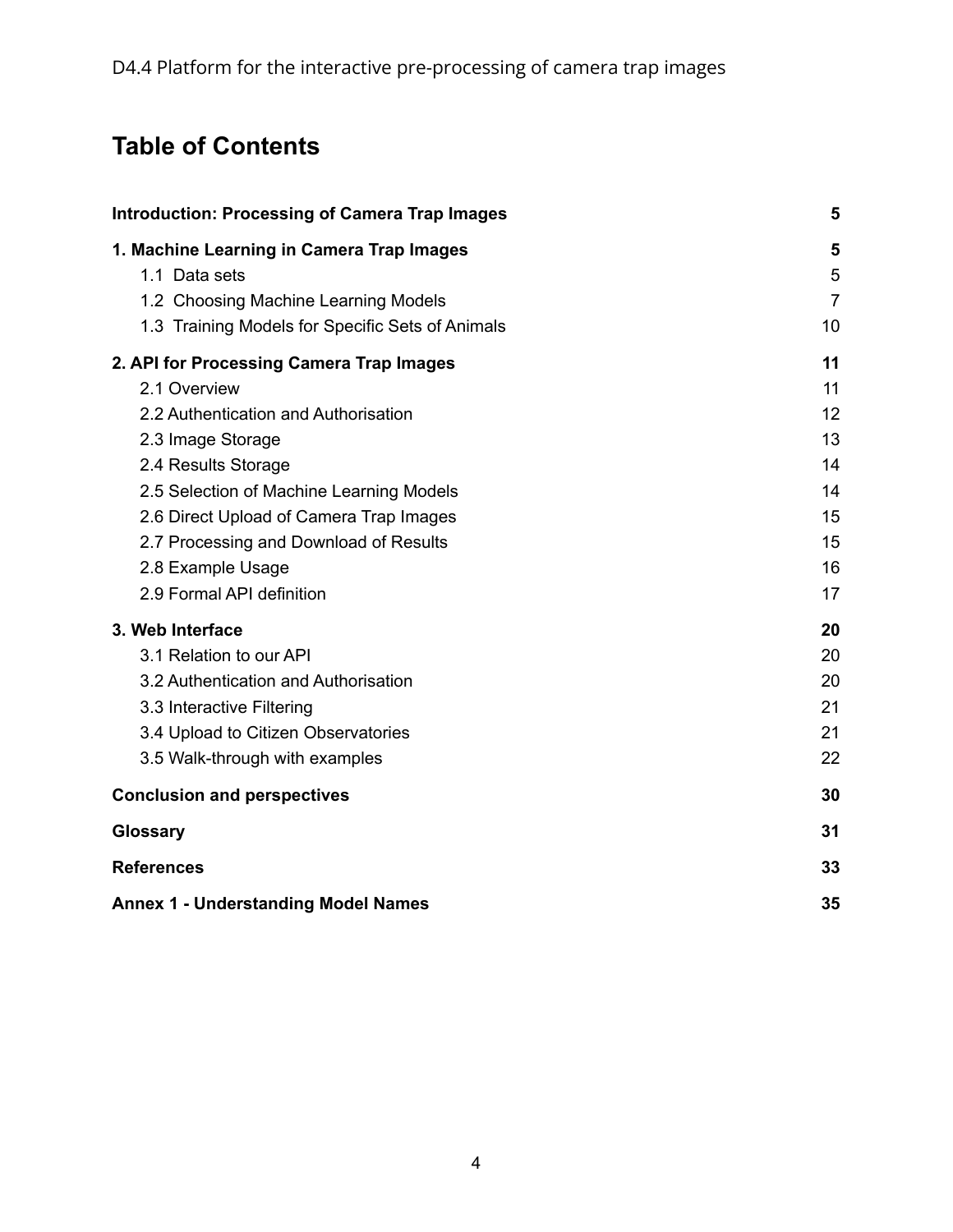## <span id="page-4-0"></span>**Introduction: Processing of Camera Trap Images**

FASTCAT is a Flexible AI SysTem for CAmera Traps. The aim is to provide state of the art AI services for communities of users of camera traps, with a focus on citizen scientists as well as scientists in need of robust, yet affordable solutions for biodiversity monitoring of animal species. We currently offer two main services: Edge and Cloud. FASTCAT-Edge refers to functionalities offered on the camera trap itself, while FASTCAT-Cloud offers functionalities on the cloud where images taken with a camera trap can be uploaded for processing. This document is concerned with FASTCAT-Cloud. The main functionalities offered are to remove empty images, add bounding boxes around detected animals, and provide some likely species identification. The technology used is based on recent developments made in Machine Learning applied to images.

## <span id="page-4-1"></span>**1. Machine Learning in Camera Trap Images**

Current best practice develops Convolutional Neural Network (CNN) models for deriving a semantic meaning from pixels of an image (Petso et al., 2022). This section surveys the state of the art in object recognition, i.e. creating bounding boxes around objects in images and classifying the object within the bounding box. The objects of interest in camera trap images are animals, which restricts the classes in the classification task to animals at the granularity of species, genus or family. Ideally, we want an automated system that takes an image as input and automatically recognises all animals in the image and outputs, for each animal, its corresponding bounding box, an identification suggestion (species, genus or family) and a confidence of this prediction.

## <span id="page-4-2"></span>**1.1 Data sets**

Training CNNs, a type of feed-forward neural network, requires datasets typically containing tens of thousands or hundreds of thousands of training examples. The adjustments made to the model parameters during each training iteration are very small and so a correspondingly large number of updates are required. It is ideal to base these updates on a large number of varied training examples to produce a more generalisable model.

When training object detection models, the training data must contain specific annotations: coordinates, or other representation, of the location of each object within the image; and corresponding classifications for each of those objects. The addition of bounding box (bbox) annotations provides a significant increase of the labour and effort cost when annotating an object detection dataset compared to an image-classification dataset, ergo the datasets that are publicly available with this style of annotation are usually more difficult to find, especially for niche themes, as well as containing fewer examples.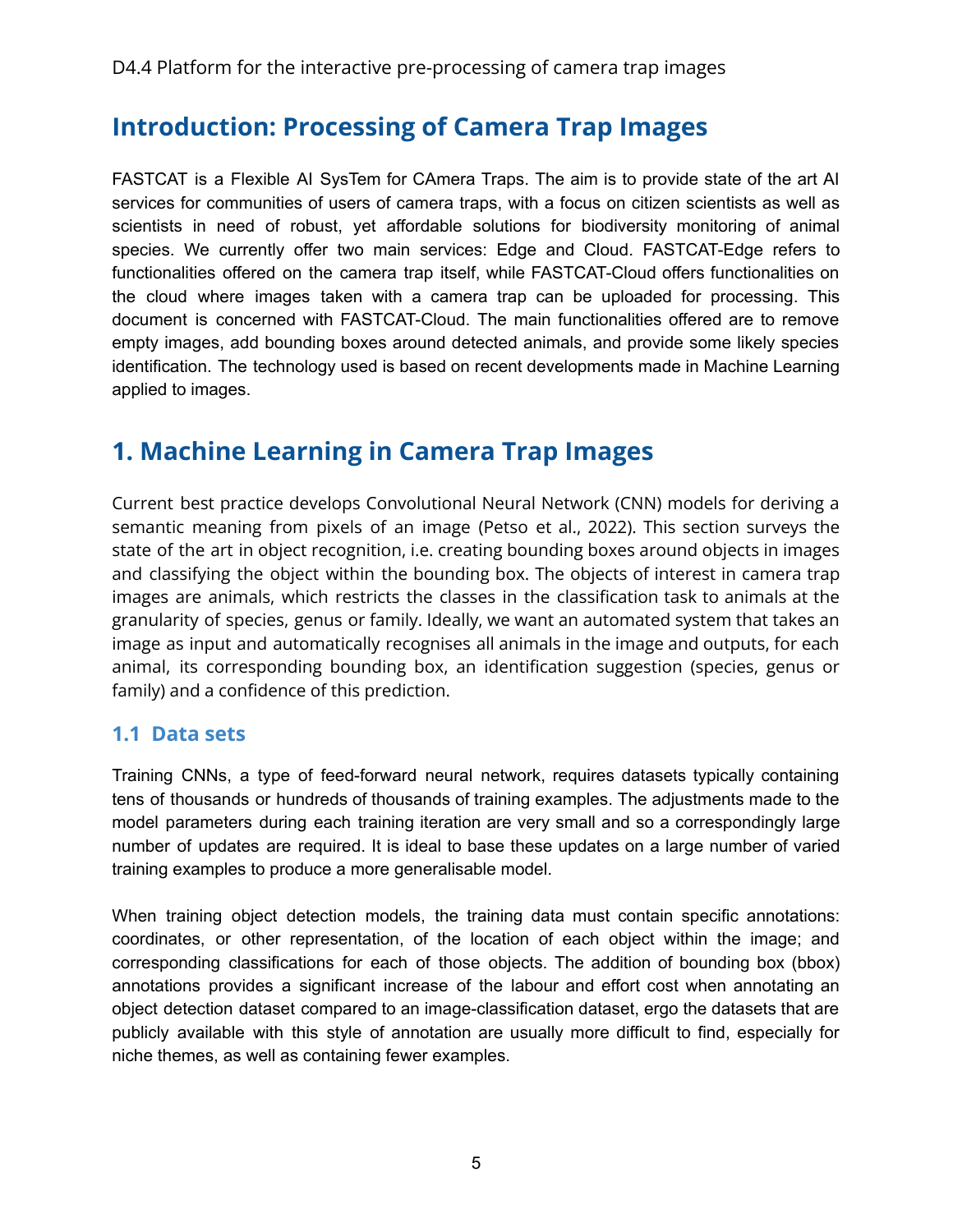We are interested in detecting and identifying animals in images from camera traps and so we need datasets that contain this style of image. We detail several potential datasets in [Table](#page-5-0) 1. We initially exclude the iWildCam datasets from consideration as they are composites of other datasets in the table. We decided to use the Caltech Camera Traps (CCT) dataset (Beery et al., 2018) to create our original models as it has a relatively large number of training examples, and it has a high ratio between the number of examples relative to the number of classes. We decided to also use the Wildlife Conservation Society Camera Traps (WCS) dataset during the early stages of our experimentation as it contains examples from a large number of classes, however, we decided to use the CCT dataset going forward as it contains a greater number of training examples.

| Name                                    | Classes | <b>Examples without</b><br>bbox | Examples with bbox |
|-----------------------------------------|---------|---------------------------------|--------------------|
| iWildCam 2020                           | 1.7k    | 1.65M                           | 450k               |
| iWildCam 2021                           | 204     | 265k                            | 265k               |
| <b>NACTI</b>                            | 28      | 3.7M                            | 9k                 |
| <b>Caltech Camera</b><br>Traps          | 22      | 245k                            | 66k                |
| <b>Wildlife Conservation</b><br>Society | 675     | 1.4M                            | 45k                |
| Snapshot Serengeti                      | 61      | 7.1M                            | 78k                |

<span id="page-5-0"></span>*Table 1: Details about various camera trap image datasets.*

The CCT dataset contains roughly 66,000 images with the bounding-box level annotations, with these images containing examples from 22 classes. These images were collected from camera traps located in the Caltech region of California. These classes are animal species that are typical to the Caltech region and include animals such as opossums, racoons, badgers, deers, and foxes. In addition, the dataset includes classes for vehicles and empty images which are useful for filtering unwanted images. This dataset contains images captured both during the day, in full colour mode, as well as during the night using infrared mode. Another reason for choosing this dataset is because it is popular in recent literature to make the comparison of results easier.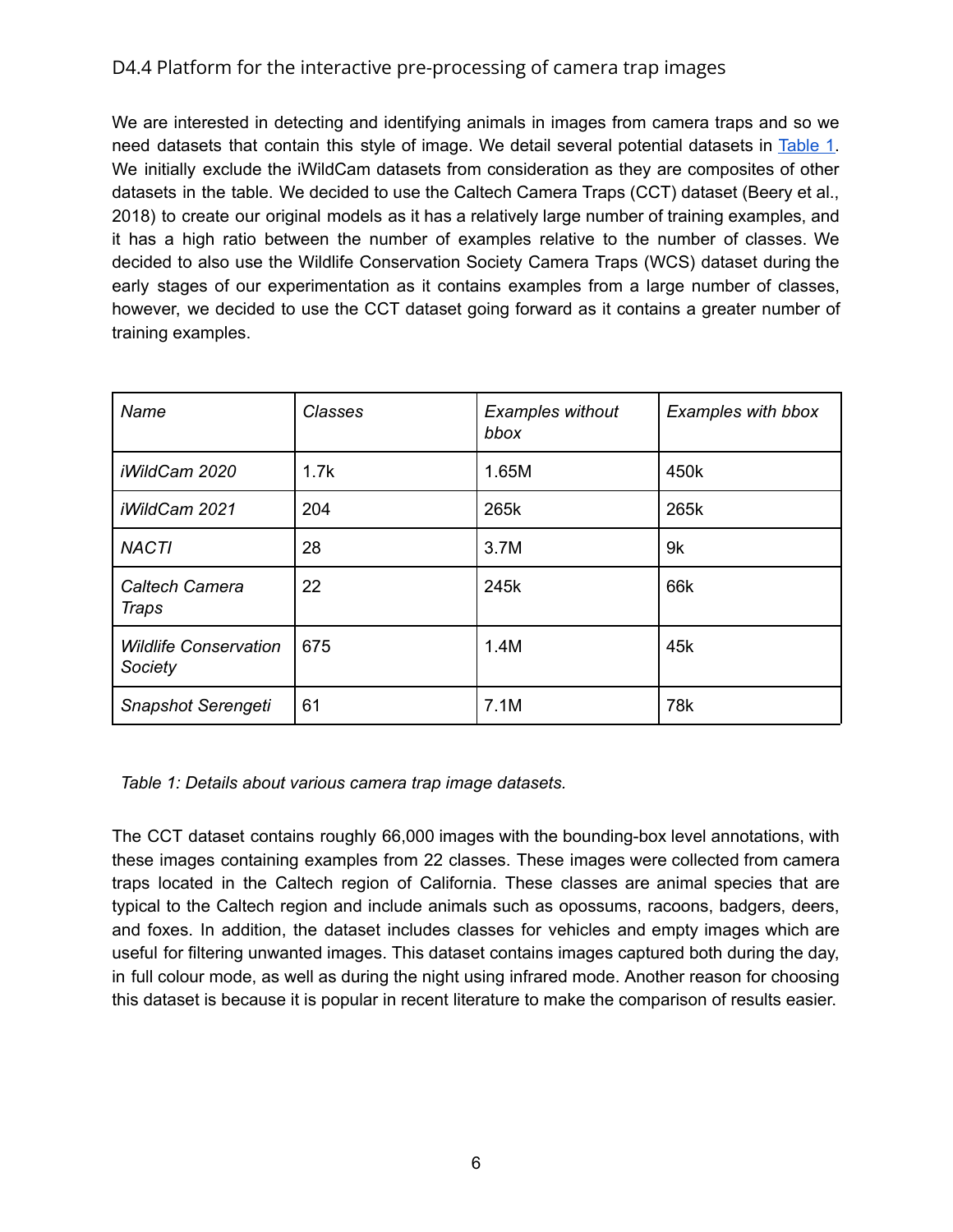## <span id="page-6-0"></span>**1.2 Choosing Machine Learning Models**

CNNs refer collectively to a category of deep learning models that use the convolution operation. However, there is a large number of different architectures within this category. The architecture of a CNN refers to how the different layers and operations within the model are constructed and connected. Slight tweaks to the architecture can have a large impact on how well the model performs with regards to training as well as speed and generalisability of the resulting model. Deep learning has increased in popularity over the past decade which has driven an increase in the number of new architectures being published. As such, there are a large number of architectures to choose from that have all been shown to provide good results on their respective datasets. Choosing the model architecture will have a significant effect on final results and so the process of choosing the architecture must be carefully considered.

When evaluating object detection networks the most popular metric to use is Mean Average Precision (mAP) (Everingham et al., 2010) and typically the MS COCO (Lin et al., 2014) variant. This metric is a single numerical value in the interval [0, 1] that attempts to quantify the quality of both the predicted bounding boxes (with respect to a ground truth bounding box) as well as their corresponding classifications. The original metric uses a single Intersection over Union (IoU) threshold to determine whether a bounding box is considered correct, i.e., the predicted bounding box overlaps well enough with the ground truth. As the MS COCO variant uses a range of thresholds and averages over each of the resulting mAP scores, this version could be more accurately named the Mean of Mean Average Precisions. In our use-case it is not critical that the bounding boxes are accurate down to pixel-perfect granularity. In our experience it is the classification of the bounding boxes that offers the most room for improvement, with bounding boxes starting to look good at a mAP score of approximately 0.30.

We start by choosing four promising architectures for general image classification tasks and train two versions each: one on the MS COCO dataset with generic object classes (including some animal clases) and one on a camera trap dataset, for which we selected the Wildlife Conservation Society dataset (WCS). The four architectures that we chose were: Fast R-CNN (Girshick, 2015), Faster R-CNN (Ren et al., 2015), RetinaNet (Lin et al., 2017a), and SSD (Liu et al., 2016). Our reason for choosing these architectures was that they were, at the time of the experiment, providing state-of-the-art results for object detection on the MS COCO dataset. We used the same training configuration intra-architecture for both datasets. This experiment was to find a baseline of what kind of performance we could expect on a camera trap dataset, and also to provide some level of insight into how well the performance of models devised for general object detection being trained on the MS COCO dataset transfers to camera trap datasets.

The results in Table 2 show a consistently worse performance when models are trained on the WCS dataset compared to when models are trained on the MS COCO dataset. One cannot compare results from different datasets directly. However, considering several models that use a variety of techniques displayed the same pattern of a worse performance on the WCS dataset,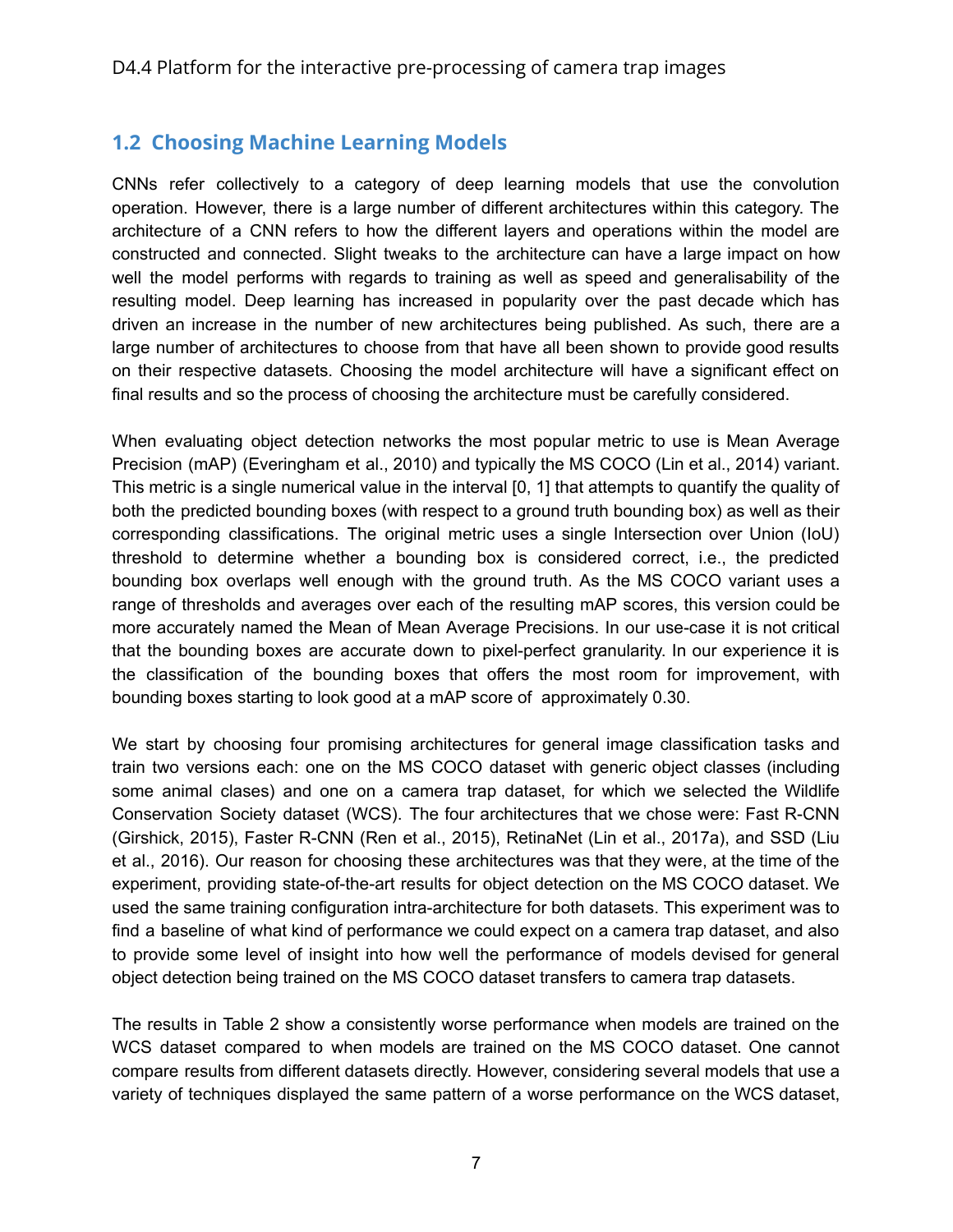suggesting that species prediction is more difficult on this particular dataset. The experiment outlined above constitutes our preliminary set of experimentation. Based on this we devised a more useful experiment.

| Architecture        |       | <b>MS COCO 2017</b> |            |       | <b>WCS</b> |            |
|---------------------|-------|---------------------|------------|-------|------------|------------|
|                     | mAP   | $mAP^{50}$          | $mAP^{75}$ | mAP   | $mAP^{50}$ | $mAP^{75}$ |
| <b>Fast R-CNN</b>   | 0.359 | 0.557               | 0.390      | 0.246 | 0.354      | 0.265      |
| <b>Faster R-CNN</b> | 0.330 | 0.515               | 0.358      | 0.235 | 0.346      | 0.259      |
| RetinaNet           | 0.343 | 0.516               | 0.366      | 0.301 | 0.431      | 0.353      |
| <b>SSD</b>          | 0.189 | 0.349               | 0.186      | 0.211 | 0.360      | 0.252      |

*Table 2: Results from evaluating models trained on the MS COCO and WCS datasets.*

For this next experiment we identified seven architectures that currently provide state-of-the-art results for object detection tasks. They are represented in Table 3. Our intentions for this experiment are to find out:

- To what extent model performances drop on camera trap datasets compared to the generic MS COCO dataset.
- If there is an intrinsic property of images of animals that causes this performance degradation.
- What the maximum performance is that we can achieve using so-called off the shelf techniques.

To achieve these goals we trained the architectures on the MS COCO dataset and evaluated them on the dataset as a whole, and on the subset of the dataset that contains only animal classes<sup>1</sup>. We also trained and evaluated separate instances of the architectures on the CCT dataset.

Implementing all of these architectures ourselves would take a lot of time, and so would setting up the experiment multiple times for each different platform that open-source implementations might use. Our solution to this is to use the MMDetection library (Chen et al., 2019). MMDetection is a framework built on top of the MMCV library (MMCV, 2018) created by the same group, which in turn is built on top of Python and PyTorch. It is a competitor to Facebook's Detectron (Girshick et al., 2018; Wu et al., 2019) and provides implementations for many modern architectures to which the community actively contributes — making it a good

<sup>1</sup> This subset of the MS COCO dataset fits nicely with our intentions to focus on animal detection, and we believe it to be a good candidate for a high-quality animal dataset that is readily available.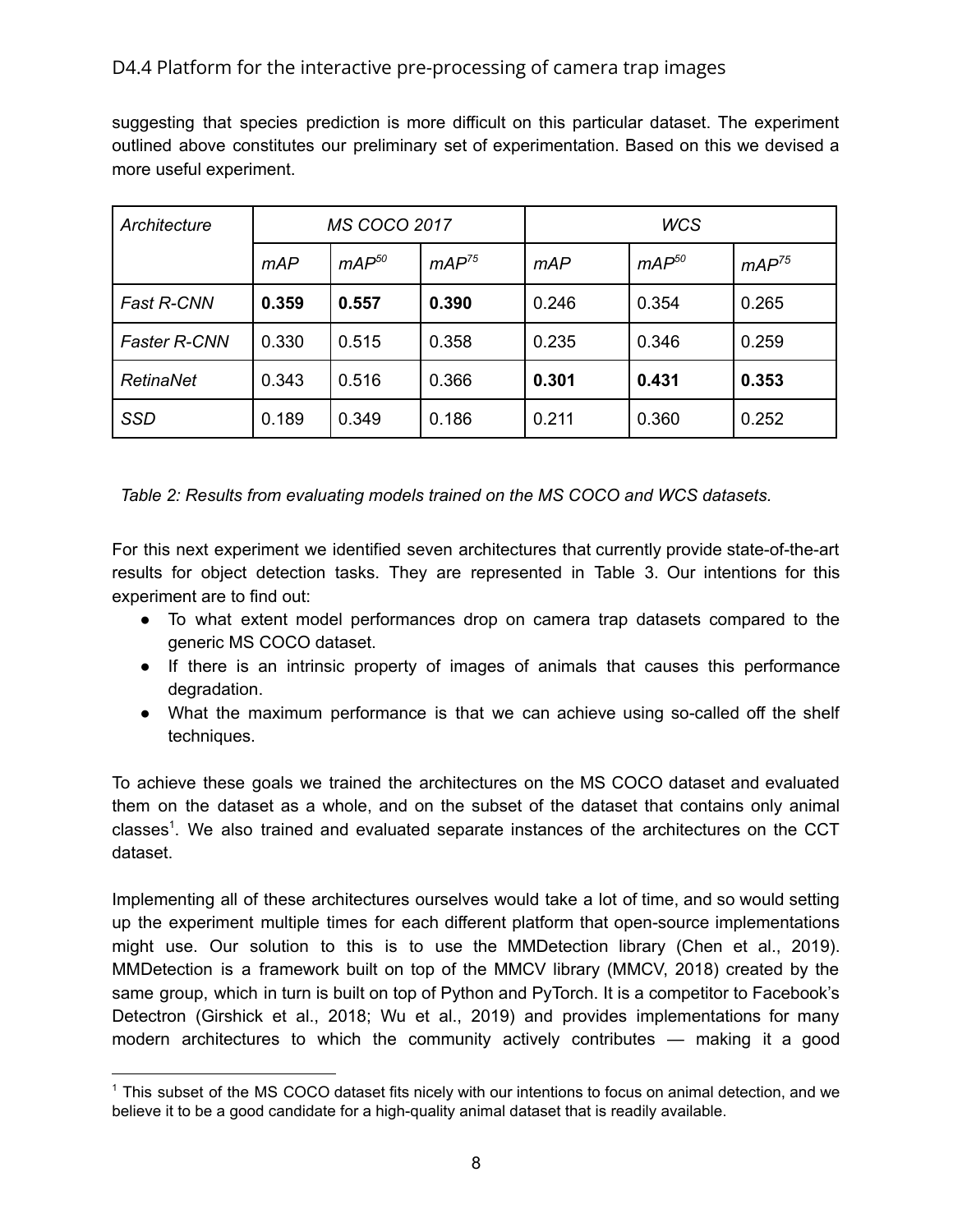framework to use. Using this framework saves us the time of implementing many of these architectures ourselves and allows us to use a consistent system of pipelines for data processing. We can set up the data ingestion pipelines once and it will work for the training of the various different architectures.

In addition, MMDetection provides pre-trained models which are trained on the MS COCO dataset, alongside the corresponding configuration files to reproduce these models. In our experience these configurations have been useful to correctly reproduce the models that they provide, and so for this experiment we use the pre-trained models provided by MMDetection when evaluating on the MS COCO dataset. When we trained the architectures on the CCT dataset we tried to keep the training configurations as similar as possible to the architectures trained on the MS COCO dataset, but in some instances we had to reduce the learning rate as training was unstable. We compared the mAP scores (Everingham et al., 2010; Lin et al., 2014) that we achieved using the seven chosen architectures on the CCT dataset to the mAP score that each paper reports for the architecture on the MS COCO dataset as well as to the subset of the MS COCO dataset that contains only animal images.

| Architecture                                                                        | MS COCO mAP | MS COCO mAP<br>(animals only) | CCT mAP |
|-------------------------------------------------------------------------------------|-------------|-------------------------------|---------|
| GFL X-101 32x4d Dconv2 (Li et al., 2020;<br>Zhu et al., 2019)                       | 0.481       | 0.671                         | 0.173   |
| Deformable DETR R-50 (Zhu et al., 2020)                                             | 0.468       | 0.661                         | 0.343   |
| <b>ResNeSt Cascade R-CNN S-101 FPN</b><br>(Zhang et al., 2020)                      | 0.468       | 0.644                         | 0.366   |
| DCN Cascade R-CNN R-101 FPN<br>Dconv(c3-c5) (Dai et al., 2017; Zhu et al.,<br>2019) | 0.450       | 0.641                         | 0.385   |
| Cascade R-CNN X-101 64x4d FPN (Cai et<br>al., 2019)                                 | 0.447       | 0.632                         | 0.394   |
| RepPoints X-101 FPN DCN (Yang et al.,<br>2019)                                      | 0.442       | 0.627                         | 0.180   |
| GA Faster R-CNN X-101 64x4d FPN<br>(Wang ey al., 2019)                              | 0.439       | 0.621                         | 0.379   |

<span id="page-8-0"></span>*Table 3: Results from evaluating state-of-the-art architectures on the MS COCO dataset, the animals-only subset of the MS COCO dataset, and the CCT dataset.*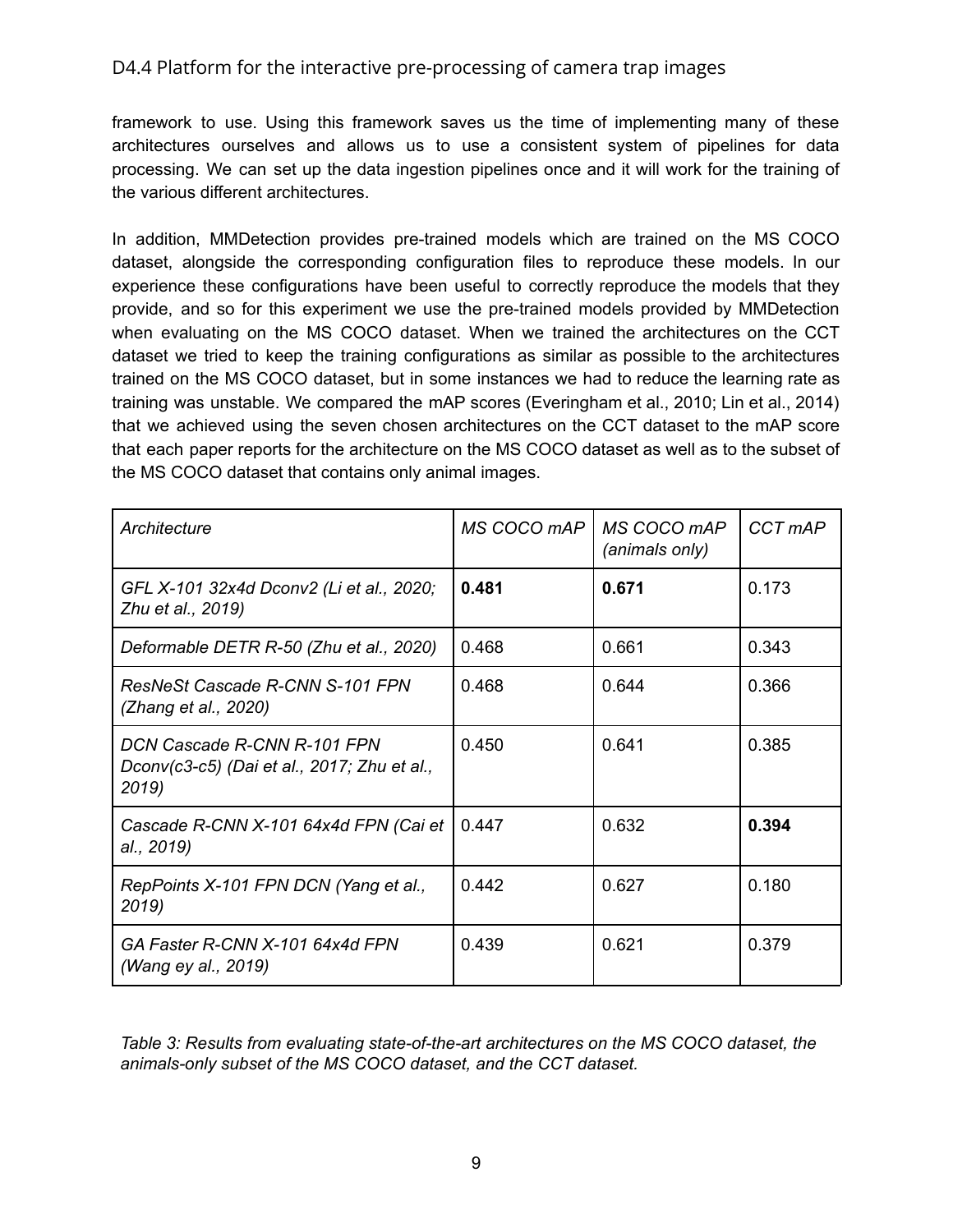Contrary to the results obtained on the WCS dataset we notice an improvement from Column 1 to Column 2, i.e., when evaluated on the MS COCO animal subset compared to the dataset as a whole. We suspect that this might be because all the images in the MS COCO dataset are high-quality, high-resolution, full-colour and sharp, with the subject of the image, in this case the animal, centred and mostly fully-contained in the image, while also being in focus. These are properties that are rarely observed in camera trap datasets such as the CCT or WCS datasets.

In [Table](#page-8-0) 3 we see that the Cascade R-CNN X-101 64x4d FPN is the best performing architecture on the CCT dataset when comparing the models using the mAP metric. As we are primarily interested in good performance on camera trap datasets, we decided to use this architecture and model as one of the models available in the FASTCAT-Cloud service.

## <span id="page-9-0"></span>**1.3 Training Models for Specific Sets of Animals**

If we provided only models trained on the CCT dataset then those models would be limited to detecting only the 22 species in the CCT dataset. This would exclude a significant number of users from finding the service useful and thus limit the size on the market for such a service. Ideally, we want to be able to detect every possible species set that a user may be interested in, and at the same time do not want to offer a generic one-model-identifies-all-species network for fear of reduced precision that normally comes with a large number of classes.

The sheer number of possible sets of interest is forbidding, and it is clearly infeasible to proactively create bespoke models in advance. Our approach is to generate these models just-in-time. We contemplate as part of our business model to create bespoke models with the users semi-automatically. This involves allowing a user to specify which species they are interested in, upon which we source training examples from the  $GBIF<sup>2</sup>$  $GBIF<sup>2</sup>$  dataset to create bespoke models for that set of species. Where needed, we plan using the MegaDetector (Beery et al., 2018) or a similar service to generate bounding boxes for the images from GBIF to provide us with the necessary annotations for training an object detection model. We do not train a new model from scratch at this point. Instead, we fine-tune a model that we previously trained on over 1M images collected from GBIF.

Training models requires expensive hardware and takes a long time. If we could only train and evaluate a single model at a time progress would be stifled. To combat this compute constraint we decided to train models using the AWS infrastructure (from Amazon). We use the MMDetection framework to perform model training and have this software setup inside Docker containers making it easy to transfer to a cloud service, such as AWS EC2. $3$  Doing our training in AWS allows us to access better hardware as well as to run multiple instances of the same hardware in parallel, greatly decreasing the time taken to train multiple models.

<sup>2</sup> <https://www.gbif.org/>

<sup>3</sup> <https://aws.amazon.com/ec2/>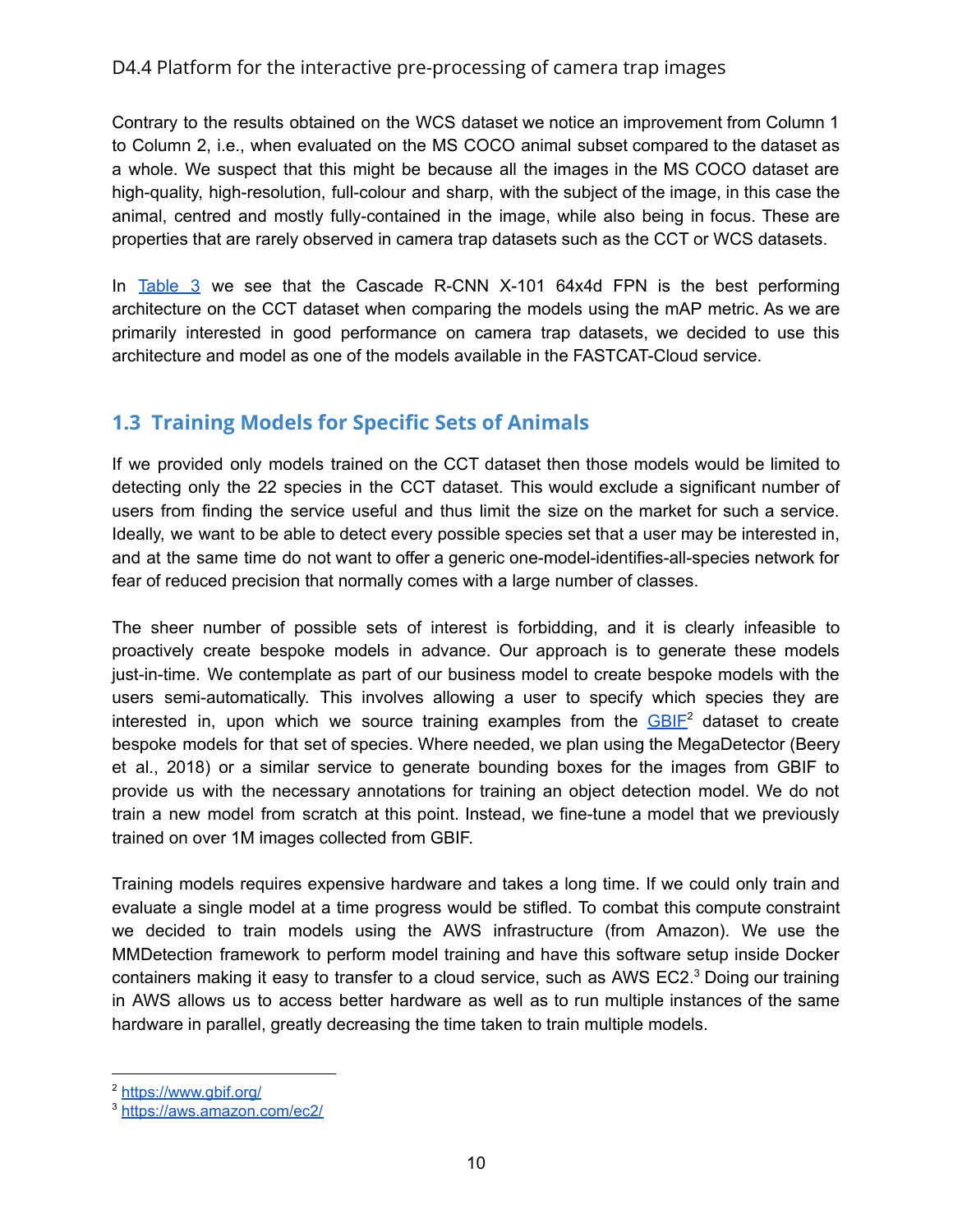## <span id="page-10-0"></span>**2. API for Processing Camera Trap Images**

This deliverable is a web-based service that provides functionality for pre-processing and filtering of camera trap images being able to reduce batches of observations to contain only species that the user is interested in, or to simply alert the user to the different species present. We offer this ability through a RESTful API running on our own servers, with a no-fee and no-user-account required approach, and also use this API as the backend to our web-interface for the service.

### <span id="page-10-1"></span>**2.1 Overview**

The overall approach of our API is one of providing key functionality of uploading visual material to the site, have it processed by AI species ID classification programs, offer to store the uploaded images to enable the generation of persistent URLs of the observations, and potentially share their observations with other services. The key design concept is one of modularity so that other sites can utilise our API within their workflows for powerful enhancements.



*Figure 1: Overview diagram*

Figure 1 visualises the different components of our API and how they interact with each other; the prediction service is responsible for all incoming requests pertaining to retrieving results of already processed media as well as handling the setup of the necessary workflows for new media; the storage service handles access to media files on disk, as well as generating public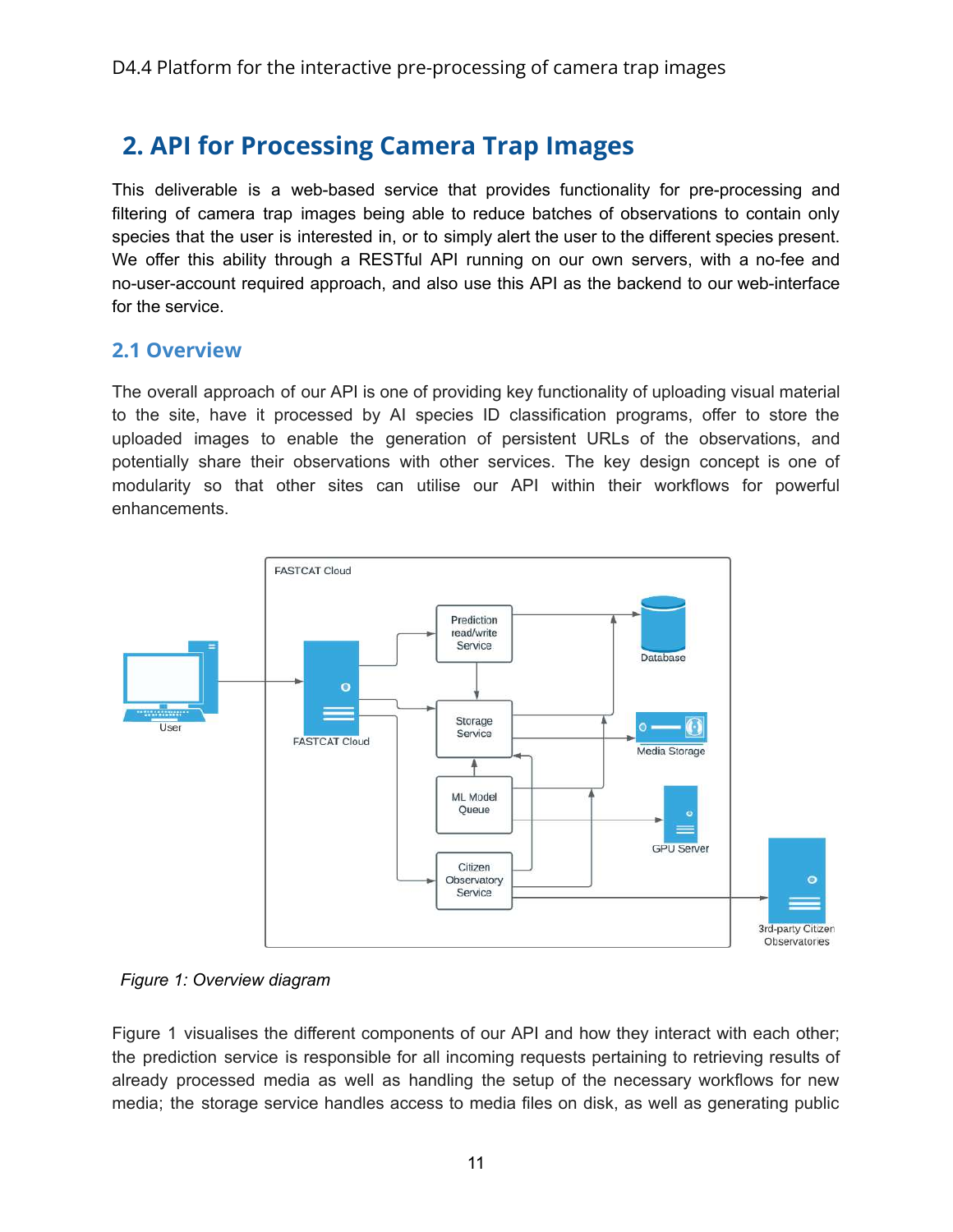URLs for media items shared to citizen observatories; the ML Model Queue service manages the compute-intensive task of processing media with any ML models deemed necessary; and finally the Citizen Observatory process is responsible for the integration between our data models and any APIs used to post observations to other citizen observatories.

## <span id="page-11-0"></span>**2.2 Authentication and Authorisation**

While we allow users to use the FASTCAT-Cloud API without authentication, when doing so we restrict functionality to fewer observations uploaded in each batch and to more restrictive rate limits when interacting with the API. If a user is authenticated then we relax these restrictions; this functionality allows us to identify and block users abusing our system.

We offer multiple methods of authentication as the API can either be directly used, or it can be accessed via our own web interface. If used via the web interface, we adopt an OAuth2 workflow to authenticate users with either Authenix or Google as the identity providers. The authentication information is stored in a browser session which is included with subsequent API requests. If the API is instead directly used, then we authenticate a user by means of a unique key, generated through the web interface, as a URL query parameter on all requests. The OAuth2 authentication workflow will be discussed further in [Section](#page-19-2) 3.2.

After a user has created their account through the web interface<sup>4</sup> they will have access to a page where they can view, create, and delete API keys associated with their user account. These keys are unique to them and there is no limit to how many they can create or have existing at any time. There is a many-to-one relationship between API keys and user accounts. This allows users to have multiple applications/devices submitting data to their account each using a separate key making their account more secure: if an API key is compromised then the user needs only to delete, regenerate, and replace the details for that single key.

Once a user has obtained an API key $5$  they can directly use the API with the same lessened restrictions that they would have access to through the browser. They do this by appending *apiKey=<my key>* and *userId=<user ID>* as a query parameter to any subsequent API requests that they need to be authenticated for, where *<my key>* is their API key. When a request that requires authentication is received by the API, we look for this query parameter and, if present, we attempt to match the API key to an existing user account. If a corresponding user account is found then this user object is added to the request internally and can be used by any subsequent business logic. If no matching user account is found we return an error response to the user after a small delay.

<sup>&</sup>lt;sup>4</sup> A user registers an account with us through Google or Authenix, from which we use the name and email address to create a browser session tying it to our user record. That session is short-lived and included in subsequent requests from the browser to our API. We store an account for users saving elements such as iSpot User ID and API keys. When a user logs on via Authenix they are shown an authorisation screen from Authenix that clearly states what information will be provided to FASTCAT-Cloud.

<sup>5</sup> More details at <https://service.fastcat-cloud.org/api/spec> and in sections below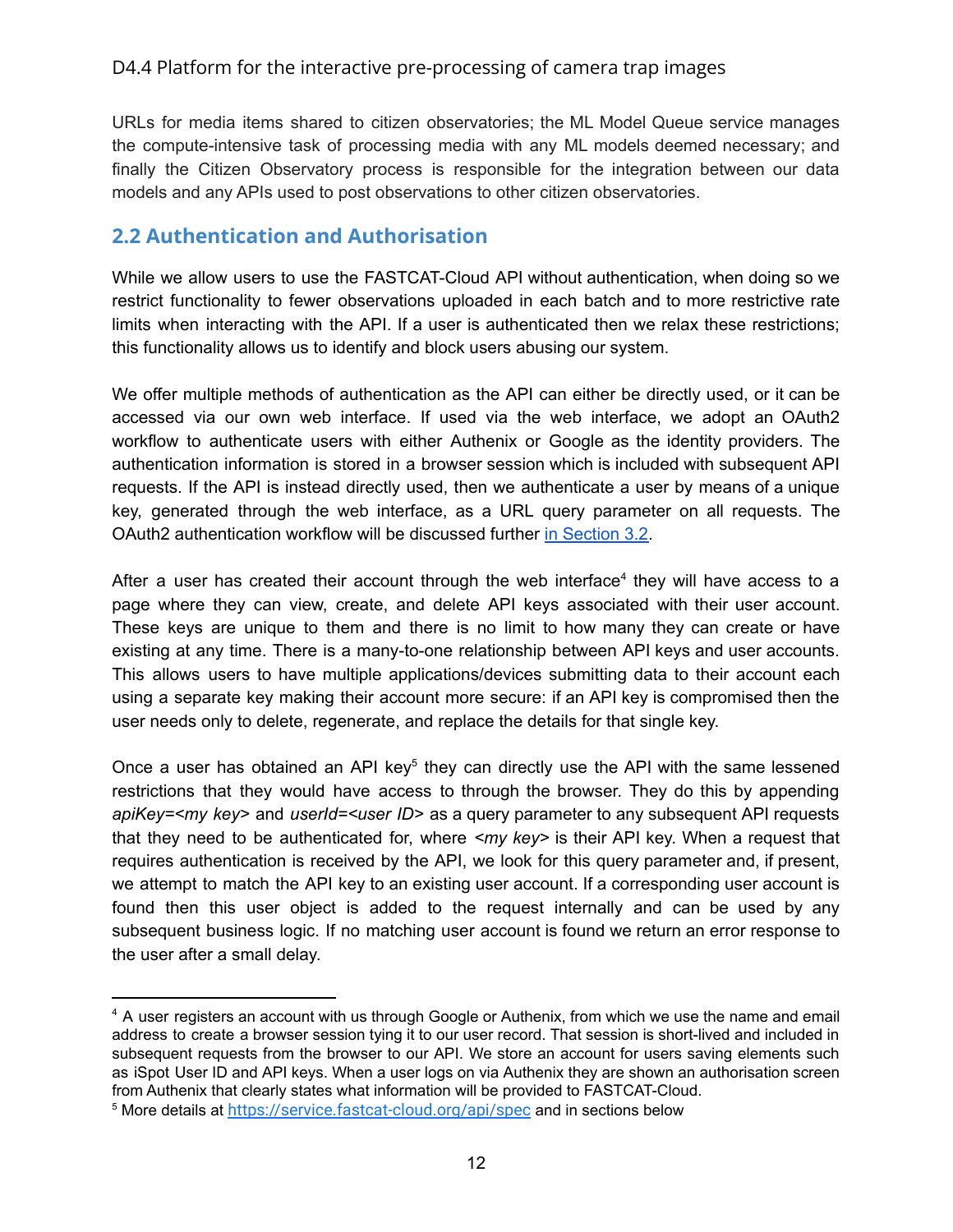## <span id="page-12-0"></span>**2.3 Image Storage**

Users upload media associated with their account and run compute-intensive operations, i.e. deep learning models, against these media items, both requiring consideration to protect the system from unfair-usage-behaviours or abuse. If a user is allowed to upload an unlimited number of media items then they could crash the application by occupying all storage space on the hardware, and if they were allowed to trigger an unlimited amount of predictions against their media then they could make the system essentially unusable by hogging all available compute resources, thus not allowing other users to use the system in the intended way.

Another important consideration is being able to mitigate the potential to store adverse or unwanted media items on our hardware. In this scenario unwanted refers to such items that might be violations of the law or cause distress to those who view them.

When a user uploads media to our API we first detect the filetype of all items and return an error to requests that contain file types that are not on our list of approved types or that are above a certain size. All media items that pass this check are stored in a temporary storage directory. Some actions only require the media to be there for a very short time, for example when the user only intends to run a species ID classification. They might later decide to upload a subset of the provided media to a Citizen Observatory (CO) as a nature observation upon which the temporarily stored media will need to be stored persistently. There is a job that automatically runs periodically that attempts to clean this temporary storage directory by deleting any items that are above a certain age; it is then assumed that they are safe to be deleted.

The next step of the media storage process is to attempt to move media items to a more permanent storage location when needed. Media items arrive at the API through a request and a later part of that same request handles this storage process. The locations of the files at their temporary storage location are handed-off to our storage service. This service retrieves each of the files and creates records in the database for them, which are tied to a user account ID, and moves them to a */YYYY/MM* directory structure for performance benefits. The new locations of the files are also stored in a database with a numeric reference created for each media item.

There is also a job that runs periodically to delete old otherwise unused media items as we do not intend to act as a permanent media storage service for all uploads; we intend to store media only long enough for the results to be beneficial to users.

So far we have covered storage of media items that are accessible only within the application itself, however, we also offer the functionality to registered users wishing to post their observations to iSpot, to create permanent externally-accessible URLs for media items. Users may wish to submit media and classification results to 3rd-party COs. However, many of the COs that we may integrate do not accept media items directly; instead they accept URLs to media items which they will download themselves. If a user wishes to submit their results to a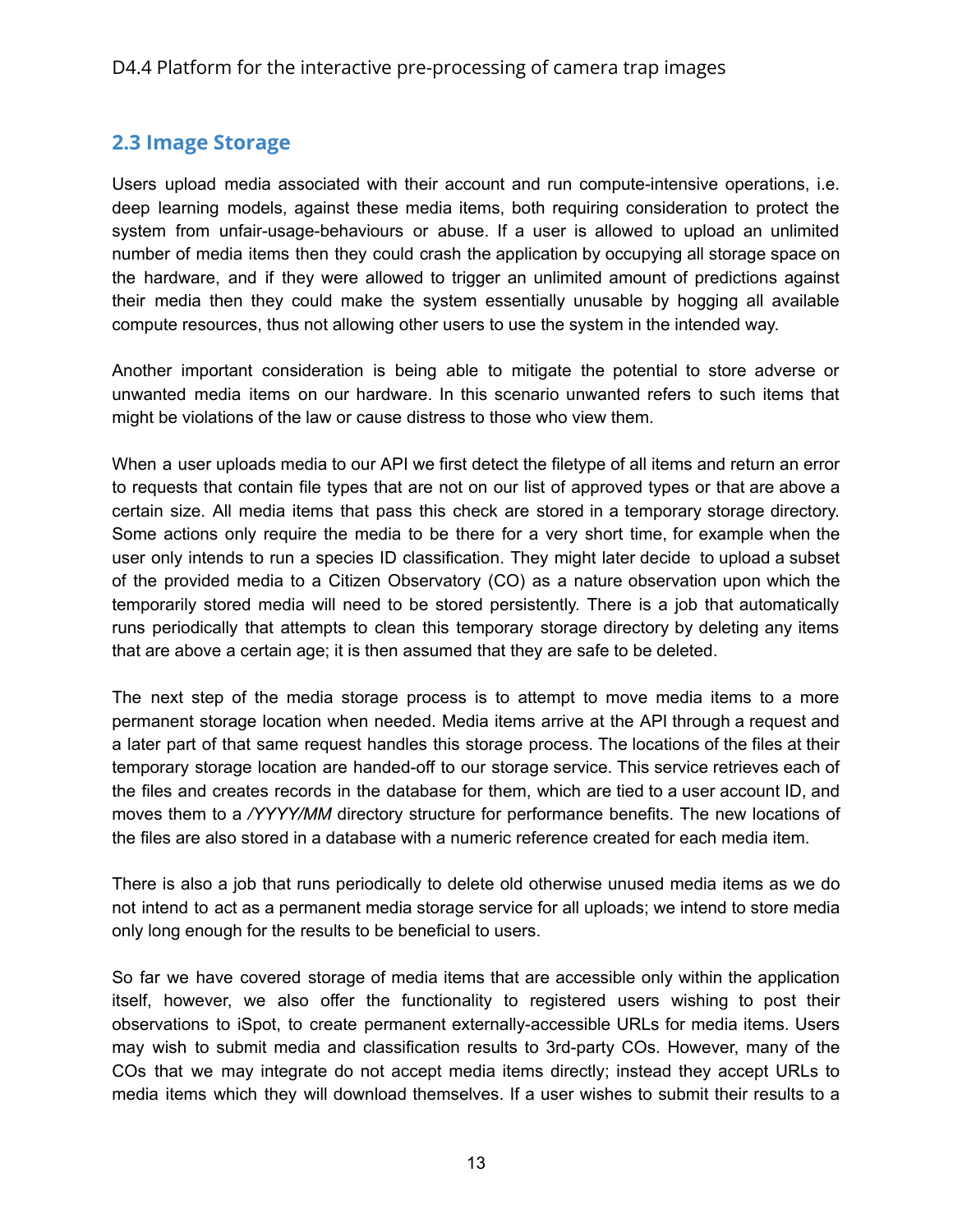CO then we will generate a permanent URL for that item and provide it to the user and the CO. To do this we have another service that serves files from a particular location. When we want to generate a public URL to a media file we copy that file to this other location and add a record in the database to signify that we have done so. We can deduce the public URL for this media item based on the location the file was copied to.

## <span id="page-13-0"></span>**2.4 Results Storage**

Media items are uploaded with the intention of being processed by our deep learning models which produce information about the media. The output of these models, and the type of data that they produce, varies greatly and does not conform to a fixed schema. We reformat such information into a flexible JSON structure and store the entire JSON string in a single record in a database. That record is related to a media item with a many-to-one relationship which allows for multiple model classifications for each single media item; this is important as it allows us to let users re-process observations with different or newer models without losing the data produced by previous models.

We chose this approach as it is likely that when adding more models in the future, or updating models, the format of the output will vary by too much to be able to account for this now and produce a fixed schema. We instead delegate the responsibility of parsing the data to the consumer of the data.

## <span id="page-13-1"></span>**2.5 Selection of Machine Learning Models**

As previously mentioned we can provide access to multiple models through our API. The current state of the FASTCAT-Cloud service allows users to choose from our selection of models at the time of upload. This method of letting the user choose the model to run is based on information about what the model does. In the future we intend to allow different methods of model selection such as choosing species of interest and automatically decide which best models to run to achieve those results.

As we are working on methods to automatically generate new models, we will also make these available through our service as and when they are generated.

## <span id="page-13-2"></span>**2.6 Direct Upload of Camera Trap Images**

With camera trapping there is a delay in accessing data and the details about the data: there is the delay of deploying the camera trap and leaving it deployed for an extended period of time before it is retrieved and the observations downloaded from its internal memory, and then there is another delay from when the observations are processed. FASTCAT-Cloud already helps with minimising that second delay, but what if you could access results about the data in almost real-time? We created an integration between our own smart video camera trap, FASTCAT-Edge, and this service, FASTCAT-Cloud.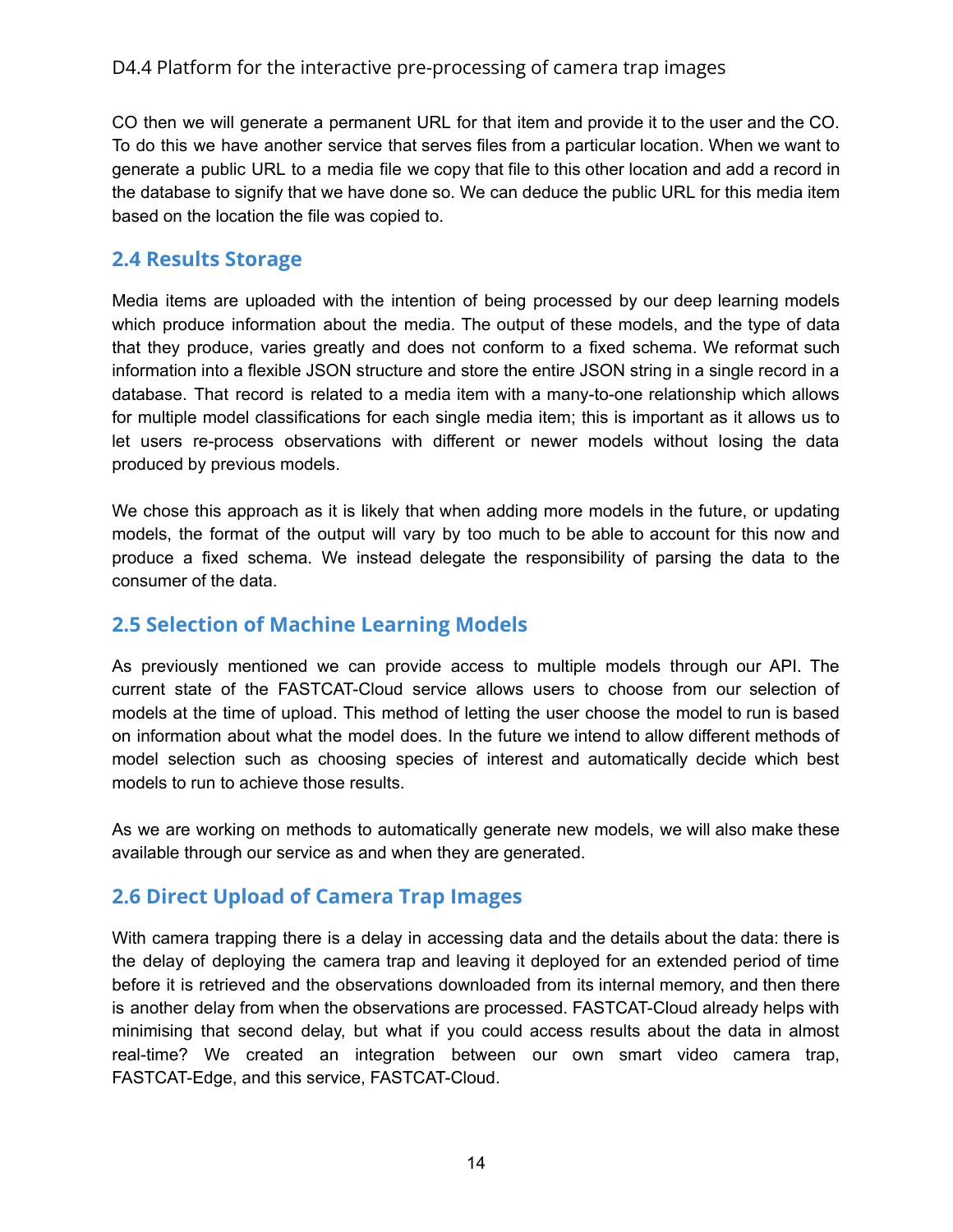Our smart video camera trap can automatically upload collected observations directly to an account on FASTCAT-Cloud should the user want to. To do this they would need to register an account, create an API key, and then include this API key and their user ID in the FASTCAT-Edge configuration on the smart camera trap.

If the user sets up this integration then the collected observations will be uploaded from our smart camera trap to our web service, at which point our model pipeline will run on the observations, and the species detections will be almost-immediately available $6$  in the user area. This allows users of our smart camera trap to access species information about detections far sooner than other methods allow. In the future we may offer the ability to receive a notification of various types that can be triggered by detection of specific species.

## <span id="page-14-0"></span>**2.7 Processing and Download of Results**

Deep learning models are compute intensive and can be relatively slow, taking more than 0.5 s to process each image, even on the high-end consumer-grade hardware that we have. This is problematic as users typically demand a responsive experience with a fast turn around. To address this we created the API with a batch-processing mode.

The batch-processing mode is the default mode and adds all incoming uploads and requests to the end of a queue, returning a unique ID for this request to the user. The user can use this ID in a later request to retrieve the results when they are ready. We have a separate process on the server that monitors the database for new requests and actions them accordingly. This allows us to provide both a responsive experience to the user as well as making us more resilient to system failures enabling us to more easily resume service in the event of such a scenario. Once a record in the request queue has been processed with all of the models required, the results are stored with a relation to the media items and are now able to be retrieved using the ID returned to the user at the time of upload.

We plan to add a real-time mode to the API where requests are added to the top of the queue and results are returned directly to that request rather than an ID which can be used to retrieve results in a subsequent request. We will have to consider how to stop this mode being abused.

### <span id="page-14-1"></span>**2.8 Example Usage**

Let us go through an example of a usage story to illustrate the benefits of using the FASCAT-Cloud service. Let's assume that our user is someone that has an interest in the wildlife at some specific location, and to monitor it they decide to deploy a camera trap. After two weeks, they collect the camera trap and copy all of the recordings to their computer. They now have a directory of 30,000 images. If we consider the Snapshot Serengeti dataset as a reference (Swanson et al., 2015), then we can expect that about 70% of those 30,000 images

 $6$  Delay between the time of the upload and the time until results are available depends on how busy the service is at the time of the upload; observations will be added to the request queue to be processed.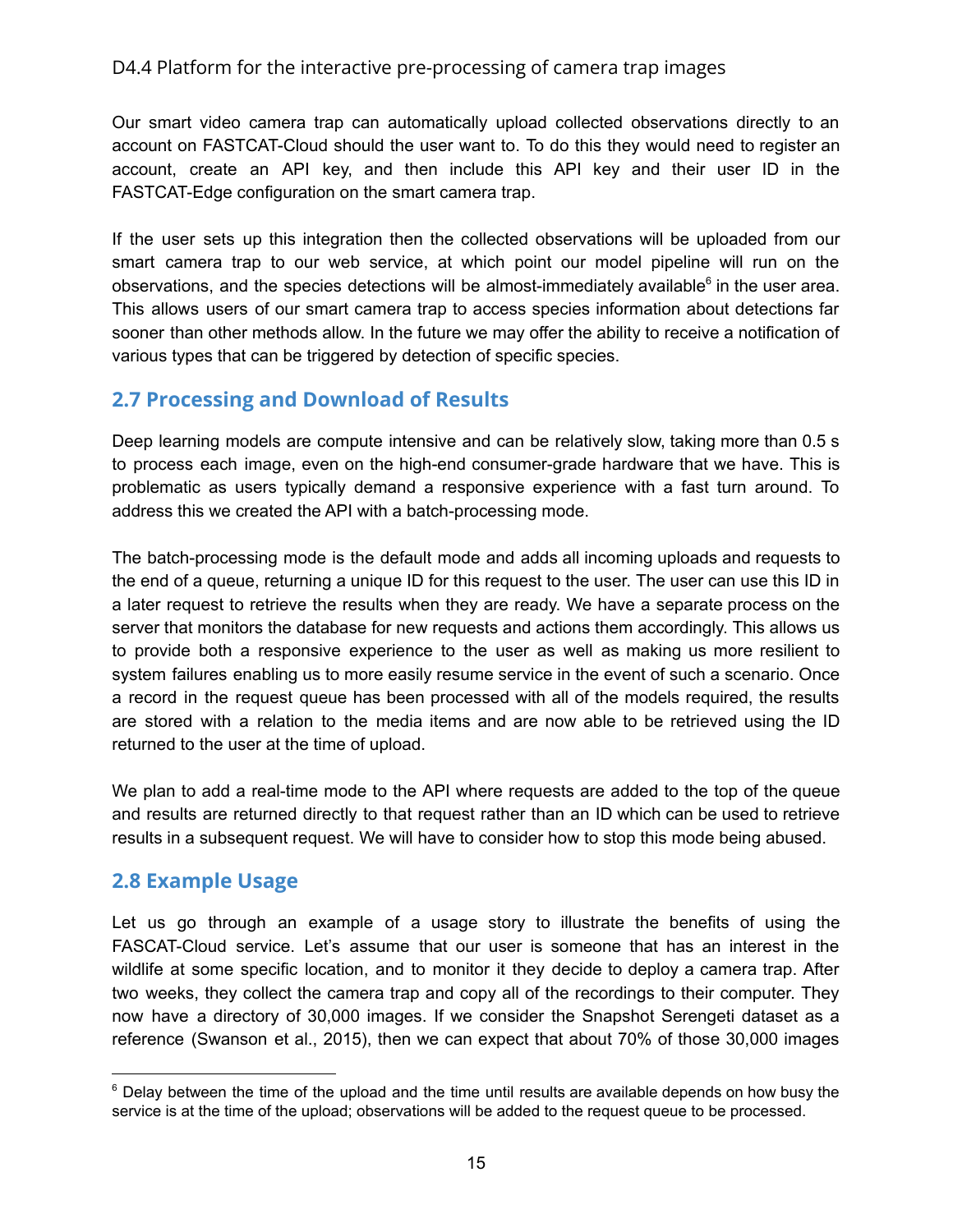will be empty of any animals, i.e. 21,000 images are of no interest. If one could then somehow iterate through all of the images and sort them manually as empty vs not-empty at a rate of 1 second per image, assuming no breaks, this will take over 8 hours of cleanup. At this point you still need to go through the remaining 9,000 images and add bounding boxes as well as species labels. This boils down to a tedious and prone-to-errors process; adding the species information requires enough expert knowledge of the expected species to be able to distinguish them.

An alternative to processing all of these images manually would be to use the FASTCAT-Cloud API. The user can for example write a simple script to iterate over all of the images and submit them to our API to get results back. The results that we return will indicate if the image is empty, in which case the user can discard it, or it will return the species that it contains, in which case the user can organise the images into different folders. We also provide the bounding box information and so the user can have boxes drawn onto the images as well. We provide an example of NodeJS code to do this below in Code [Sample](#page-16-1) 1.

```
import { readdir, readFile } from 'fs/promises';
// Where are the images stored
const imageDirectory = '/User/Pictures/Camera-Trap-1/images/';
let fastcatCloudResults;
try {
   // Get a list of all of the images
    const imageNames = await readdir(imageDirectory);
   // Send each image individually to FASTCAT-Cloud
    fastcatCloudResults = await Promise.all(imageNames.map((imageName) => {
        // Read the image file
        const image = await readFile(`${imageDirectory}${imageName}`)
       // Construct the data to send to the API
        const formData = new FormData()
        formData.append('image', image)
       // Make the HTTP request
        const response = await
fetch(`https://backend.fastcat-cloud.org/api/v2/predictions/demo`, {
            method: 'POST',
            headers: new Headers(),
            body: formData,
        })
       // Parse the response
        if (response.ok) {
            const jsonResponse = response.json();
            const results = JSON.parse(jsonResponse.body.results)
```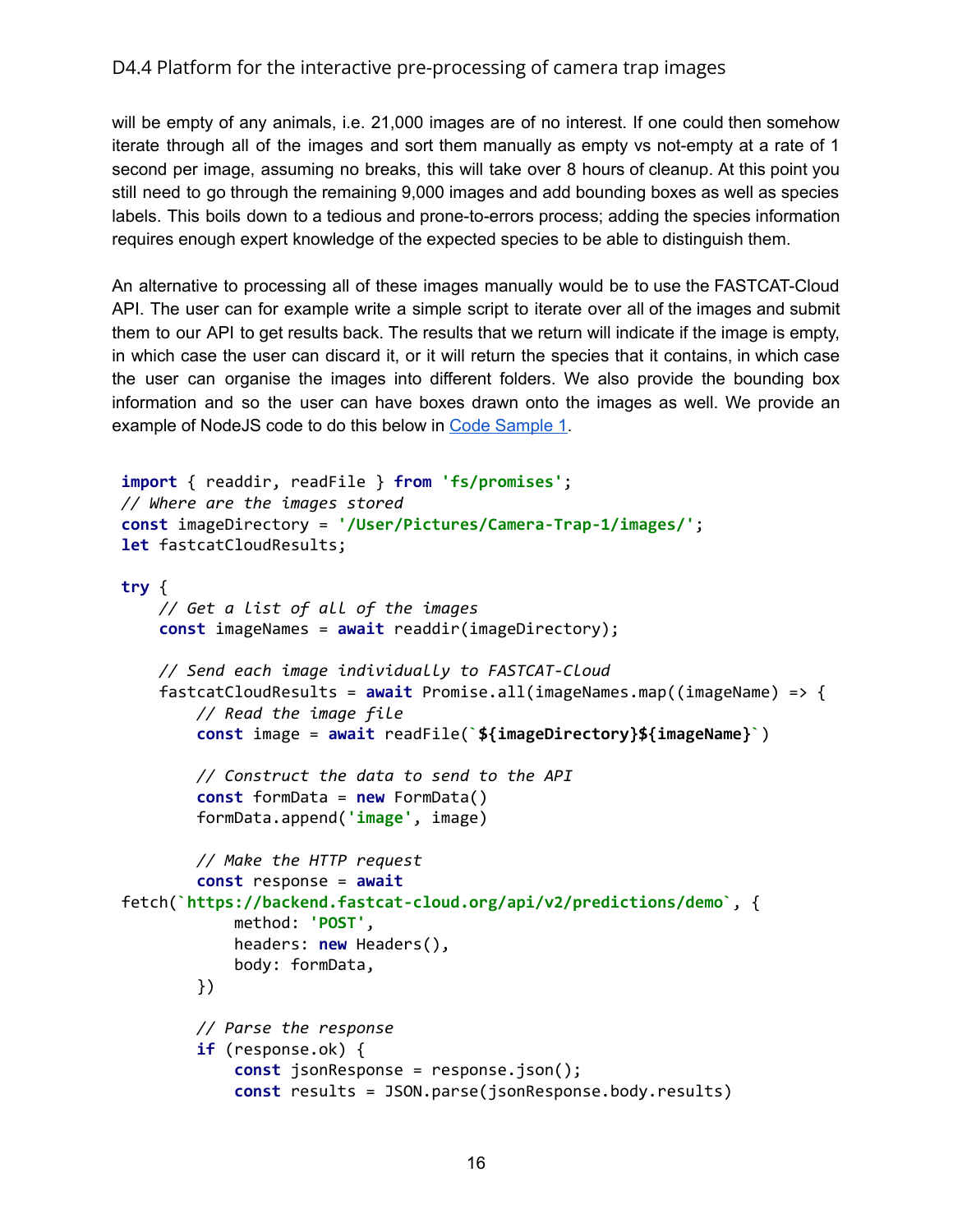```
return results
        }
        return undefined
    }));
} catch (err) {
    console.log(`There was an error: ${err}`)
}
```

```
Code Sample 1: Example NodeJS code that could be used to submit images to the
FASTCAT-Cloud API. This should be considered as pseudo-code.
```
The NodeJS sample above should be considered as pseudo-code and used as a guideline rather than an actual script to run. Some improvements would be to batch multiple images into the same request. In the unauthenticated mode users can add 10 images in a single request. In addition, better response and error handling should be added so that the script does not exit because of an error.

The exact specification of request and response formats can be found in our format API specification which is described in more detail next.

## <span id="page-16-0"></span>**2.9 Formal API definition**

The FASTCAT-Cloud API is designed to be mostly RESTful, meaning that the HTTP methods used for each request influence what that request does. There can be different implementations for different request methods to the same endpoint to achieve different results. An example could be a GET and a DELETE request to the same endpoint to either retrieve or delete that user information.

As APIs can be large it is important to document their format, what each endpoint is, what each endpoint should do, the HTTP methods that are accepted, the request formats, and required data for the request, the different response codes, the different response formats, authentication, etc. This is important so that any user can develop their application using our API, and they can be sure that they have handled all of the possible scenarios that our API will present to them.

We use the **[OpenAPI](https://swagger.io/specification/)<sup>7</sup>** format for documentation. It defines a consistent format that can be used to describe an API. Moreover, there are tools available that will take this specification document and present it nicely, as well as allowing users to test out the API directly in the browser without having to write any code. An example of the visualisation of this formatted specification can be seen below (Figure 2). Clicking on any of the boxes for an endpoint will give the user more information about that endpoint, such as any properties or parameters that it expects or requires, as well as the various response codes and formats that the user can expect.

<sup>7</sup> <https://swagger.io/specification/>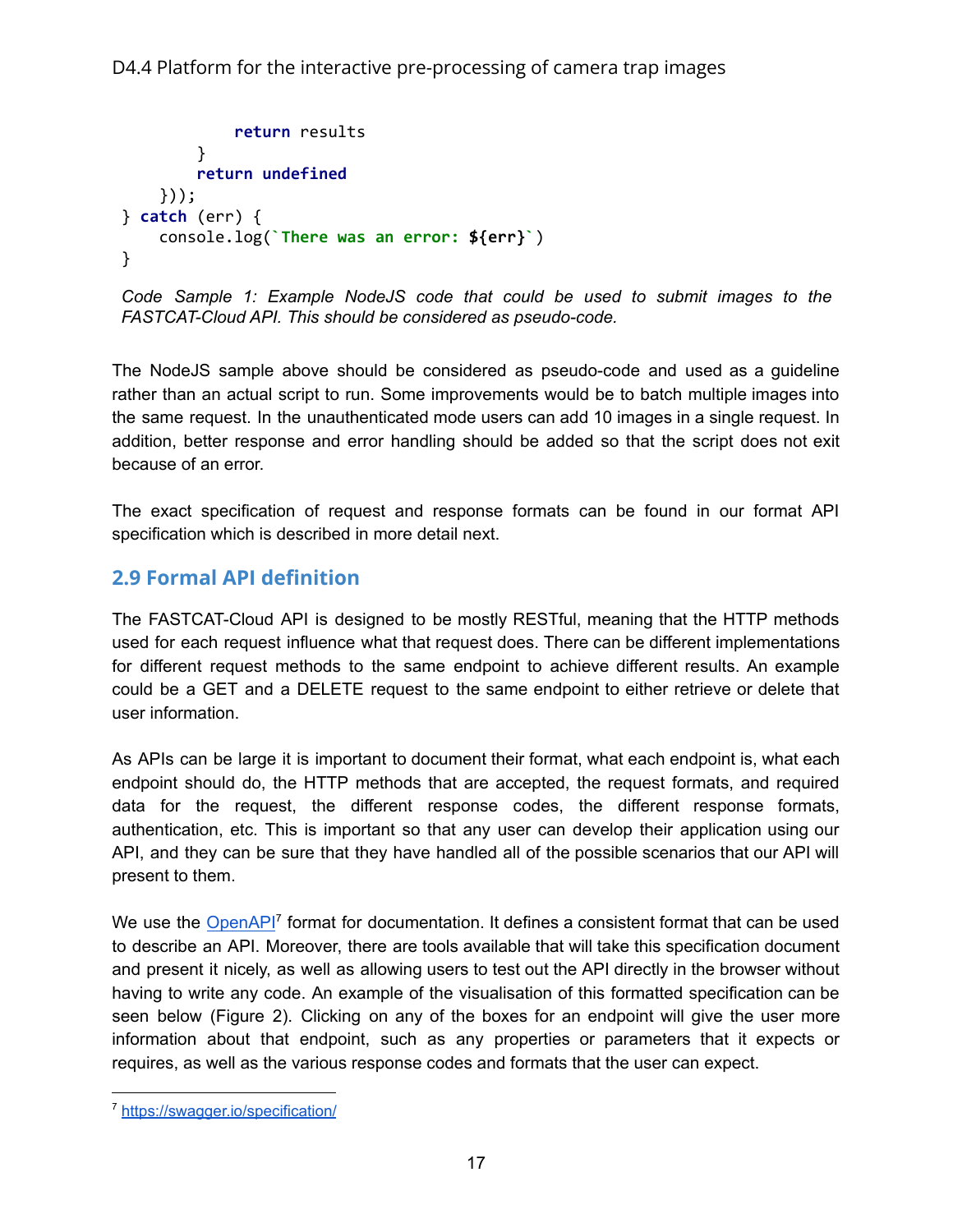| Quality of Life Check if the API is up.                                                                   | ∧                           |
|-----------------------------------------------------------------------------------------------------------|-----------------------------|
| <b>GET</b><br>/status Status-check endpoint. Please drop the '/api/v2' prefix for this endpoint.          | $\checkmark$                |
| <b>HEAD</b><br>/status Status-check endpoint. Please drop the '/api/v2' prefix for this endpoint.         | $\checkmark$                |
| <b>GET</b><br>/spec Retreive the current API spec.                                                        | $\checkmark$                |
| Authentication Everything for authenticating yourself.                                                    | ∧                           |
| <b>GET</b><br>/authentication/user Get the user object for the authenticated user.                        | $\triangle$<br>$\checkmark$ |
| /authentication/keys Get all of the API keys associated with the current user.<br><b>GET</b>              | v â                         |
| <b>POST</b><br>/authentication/keys Create a new API key associated with the current user.                | $\sim$ $\degree$            |
| <b>DELETE</b><br>/authentication/keys Delete the API key with the provided ID for the authenticated user. | ี ∼ ∩ิ                      |
| Predictions Request a simple prediction                                                                   | $\wedge$                    |
| <b>POST</b><br>/predictions/demo Create a new prediction request for the included media items.            | $\checkmark$                |
| /predictions/results Retrieve results for a prediction request with the provided ID.<br>GET               | $\checkmark$                |

*Figure 2: This figure shows an overview of the visualisation of our public API specification. Each API endpoint with its corresponding HTTP request method can be seen, as well as whether authentication is required for that specific endpoint or not. See <https://service.fastcat-cloud.org/api/spec/> for the most up-to-date version of the API specification.*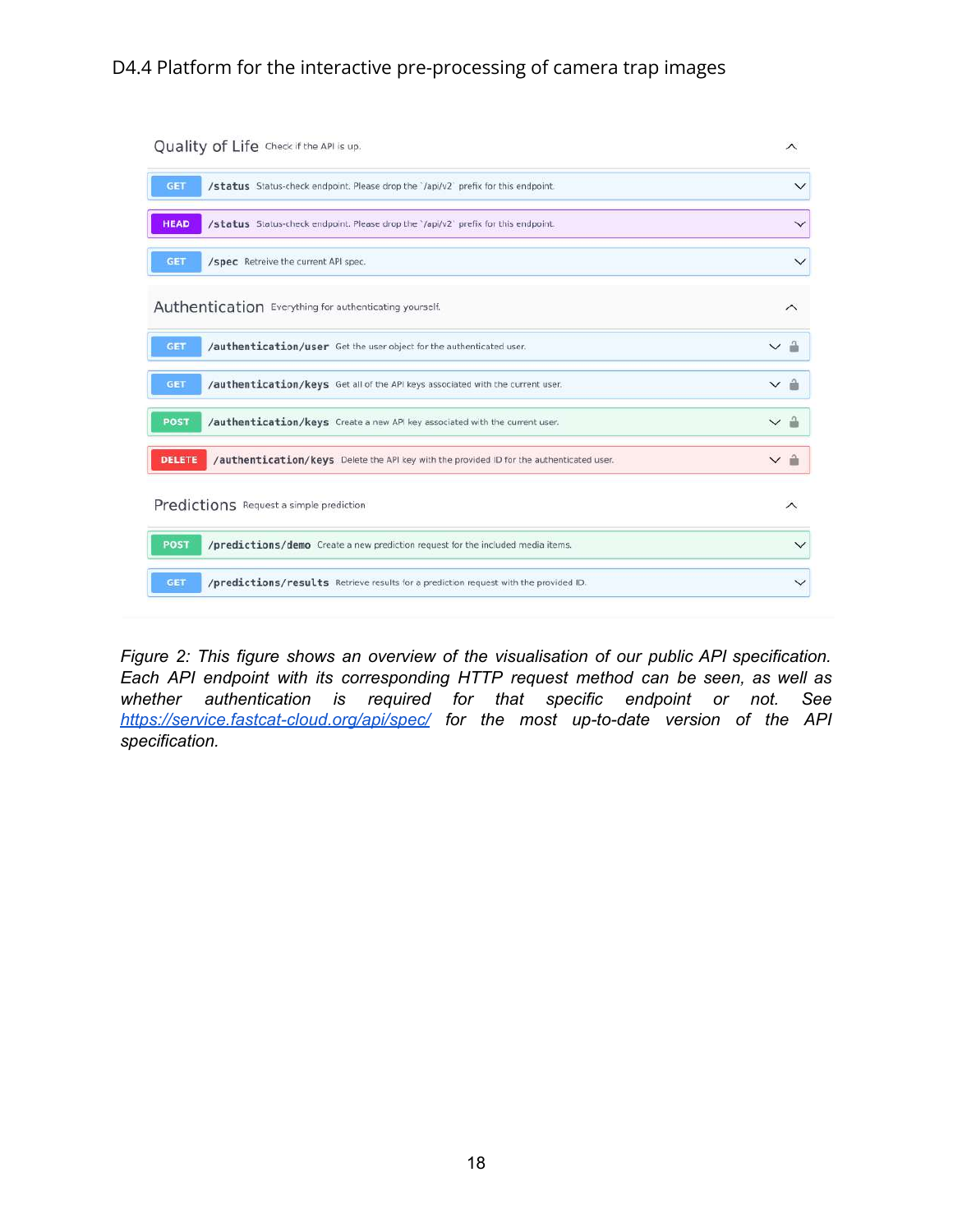|                         | Predictions Request a simple prediction                                              |                  | $\widehat{\phantom{0}}$ |
|-------------------------|--------------------------------------------------------------------------------------|------------------|-------------------------|
| <b>POST</b>             | /predictions/demo Create a new prediction request for the included media items.      |                  | $\checkmark$            |
| <b>GET</b>              | /predictions/results Retrieve results for a prediction request with the provided ID. |                  | $\wedge$                |
| Parameters              |                                                                                      |                  | Try it out              |
| No parameters           |                                                                                      |                  |                         |
|                         | <b>Request body required</b>                                                         | application/json | $\checkmark$            |
|                         | Example Value Schema                                                                 |                  |                         |
| $\overline{\mathbf{R}}$ | "predictionRequestPublicId": "string"                                                |                  |                         |
| Ŧ                       |                                                                                      |                  |                         |
|                         |                                                                                      |                  |                         |
|                         |                                                                                      |                  |                         |
| Responses               |                                                                                      |                  |                         |
| Code                    | <b>Description</b>                                                                   |                  | Links                   |
| 200                     | Ok                                                                                   |                  | No links                |
|                         |                                                                                      |                  |                         |
|                         | Media type<br>application/json<br>×                                                  |                  |                         |
|                         | Controls Accept header.                                                              |                  |                         |
|                         | Example Value Schema<br>K                                                            |                  |                         |
|                         | "message": "Success.",<br>"body": {<br>"results": [                                  |                  |                         |
|                         | $\Omega$<br>П                                                                        |                  |                         |
|                         | $\mathbf{1}$                                                                         |                  |                         |

*Figure 3: This figure shows more information about the /predictions/results endpoint.*

The latest version of our API specification can be found on the FASTCAT-Cloud website at <https://service.fastcat-cloud.org/api/spec>, which will be displayed in the format shown in Figures 2 and 3, or the YAML file for the specification can be retrieved directly from the API by sending a GET request to <https://backend.fastcat-cloud.org/api/v2/spec> (opening this URL in your browser will achieve this) which can be viewed in an online viewer such as the one found at [https://editor.swagger.io/.](https://editor.swagger.io/)<sup>8</sup>

<sup>&</sup>lt;sup>8</sup> Our specification may display some errors if viewed in an online viewer such as the one at [https://editor.swagger.io/;](https://editor.swagger.io/) however, these are not indicative of mistakes in the specification or our implementation of the specification and instead are attributed to limitations of the specification format.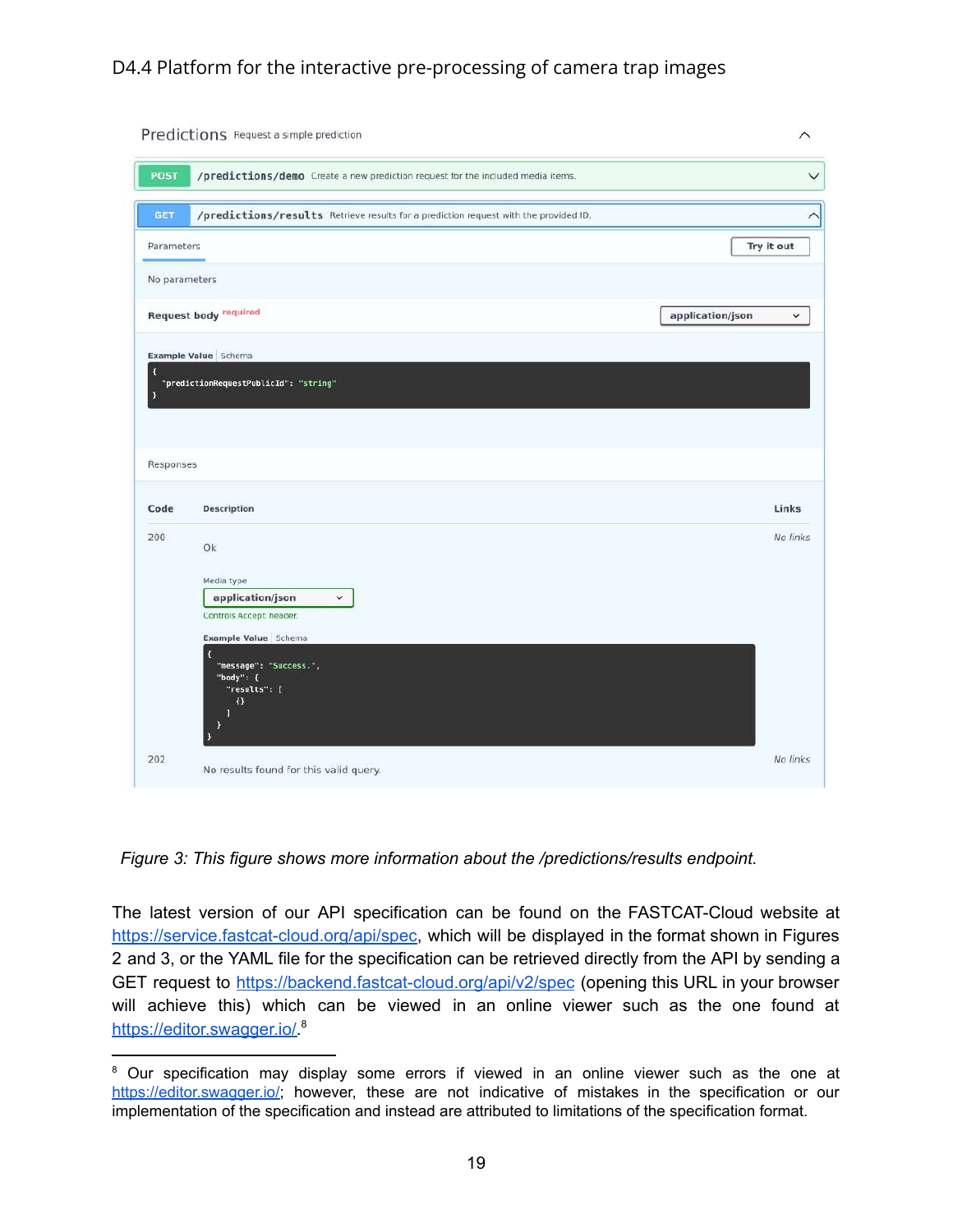Our entire FASTCAT-Cloud API is actually significantly larger than what is described in the specification; we have excluded endpoints that a user does not need to use, such as those used for authentication only by the FASTCAT-Cloud web interface.

## <span id="page-19-0"></span>**3. Web Interface**

## <span id="page-19-1"></span>**3.1 Relation to our API**

Using an API directly, programmatically, requires an above average amount of technical knowledge. If we were to limit interaction with our system through offering only the API, we would exclude a large number of potential users. To address this, we created a user-friendly web interface that permits access to the same functionality provided by our API, but without requiring that technical know-how. If a user wants to process only a few images occasionally then it is probably not worth their time to write the code to do so using the API; instead they would likely prefer to use the web interface.

At a technical level the web interface uses the exact same API under-the-hood and so it merely serves as a way to access the API functionality through a graphical interface.

## <span id="page-19-2"></span>**3.2 Authentication and Authorisation**

As the API restricts usage heavily for users that are not authenticated, we provide the ability to authenticate a user through the browser. We do this using the OAuth2 protocol and offer this ability using two identity providers: Google and Authenix<sup>9</sup>. A user can navigate to the login page and use either of the identity providers to login, one button each for Google and Authenix authentication modes, and will have to then follow the prompts from the respective identity providers to provide authentication using their existing user accounts with those services.

During this authentication process we receive some information about the user, such as their name and email address, and store this information in our database thus creating a user account for that user. A user account is uniquely identified by its email address and so if a user logs in once using their Google account, and then logs in another time using Authenix with the same email address, we will match those two authentications to the same user account that we have on record.

After a user has been authenticated using this method a unique ID for that user is stored in the browser session storage and this session is attached to any subsequent requests to the API from the web application. The API decodes this session data and attempts to match the user ID to a user record in our database which can be used later by other business logic on our server.

<sup>9</sup> *Authenix* is a project partner part of the Cos4Cloud project. One of their deliverables is a single authentication provider service that can be used commonly amongst all of the other project partners so that users of any of the project deliverables can be granted access to their information in a single location.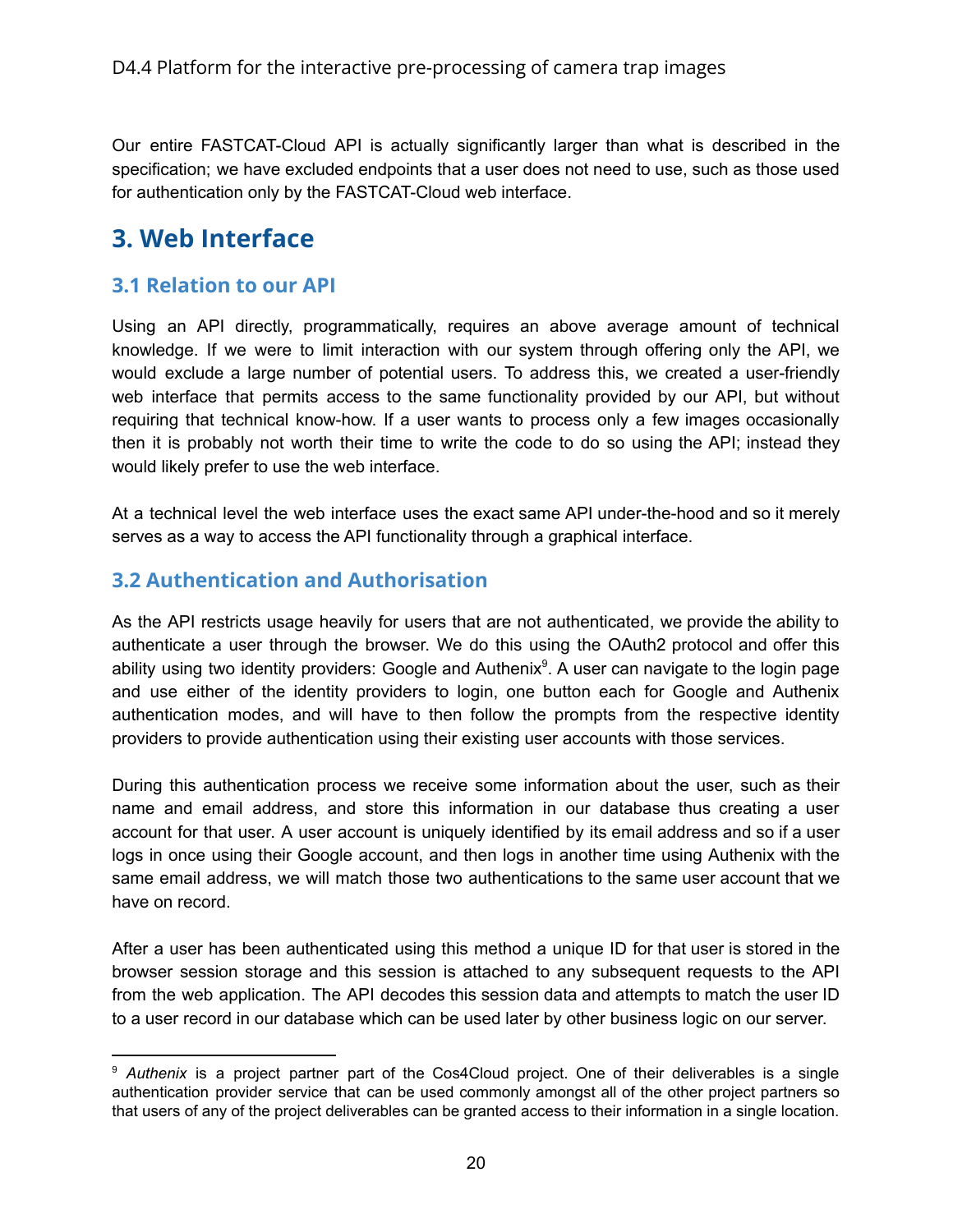## <span id="page-20-0"></span>**3.3 Interactive Filtering**

After we have applied our species detection models to media observations we have the opportunity to perform further processing of the images. For example, a user might only be interested in images that contain species A, B, and C.

This can be achieved in a few ways. The first way is for the user to download a JSON file containing the species' information for all observations. This puts the burden of the filtering/sorting of observations on the user, but it is the simplest to achieve. The user can later decide to filter on different species as they would have the useful data on all observations.

Another option is for the user to download a JSON results file containing only the relevant detections. This provides a smaller, and thus more manageable file for the user which they can use to organise their media observations. Similar to above, the burden of sorting would still be on the user, however, in this scenario they can iterate through all of the images referenced in the results file and organise them accordingly.

## <span id="page-20-1"></span>**3.4 Upload to Citizen Observatories**

As part of our deliverable we integrate with other Citizen Observatories (COs) and partners of the project. Our first integration with a CO that we offer is with iSpot, [https://www.ispotnature.org/.](https://www.ispotnature.org/) iSpot is a social platform designed around the sharing of wildlife observations. Members of the platform can submit observations, as well as suggest species classification for their own, and other peoples', observations. Users can also open discussion with other users, in the form of comments on observations. If they do not wish to register they are still free to search their database of observations.

When a user has uploaded observations to FASTCAT-Cloud, and receives back the results for them, we allow a user the ability to post these media items as well as the deep-learning-generated species classifications to their iSpot account. The user can select which observations to include, as well as which classifications to include, and then we post these to their account on iSpot. In order to delegate this functionality (and this functionality only) to FASTCAT-Cloud the user must add the user ID of their iSpot account to their FASTCAT-Cloud account. This is an integration that the iSpot team has developed alongside us, as this functionality did not exist with them prior to this.

We plan to develop integrations with other project partners in the coming months, for example through upload mechanisms with STAplus.

## <span id="page-20-2"></span>**3.5 Walk-through with examples**

1. User goes to the website: <https://service.fastcat-cloud.org/>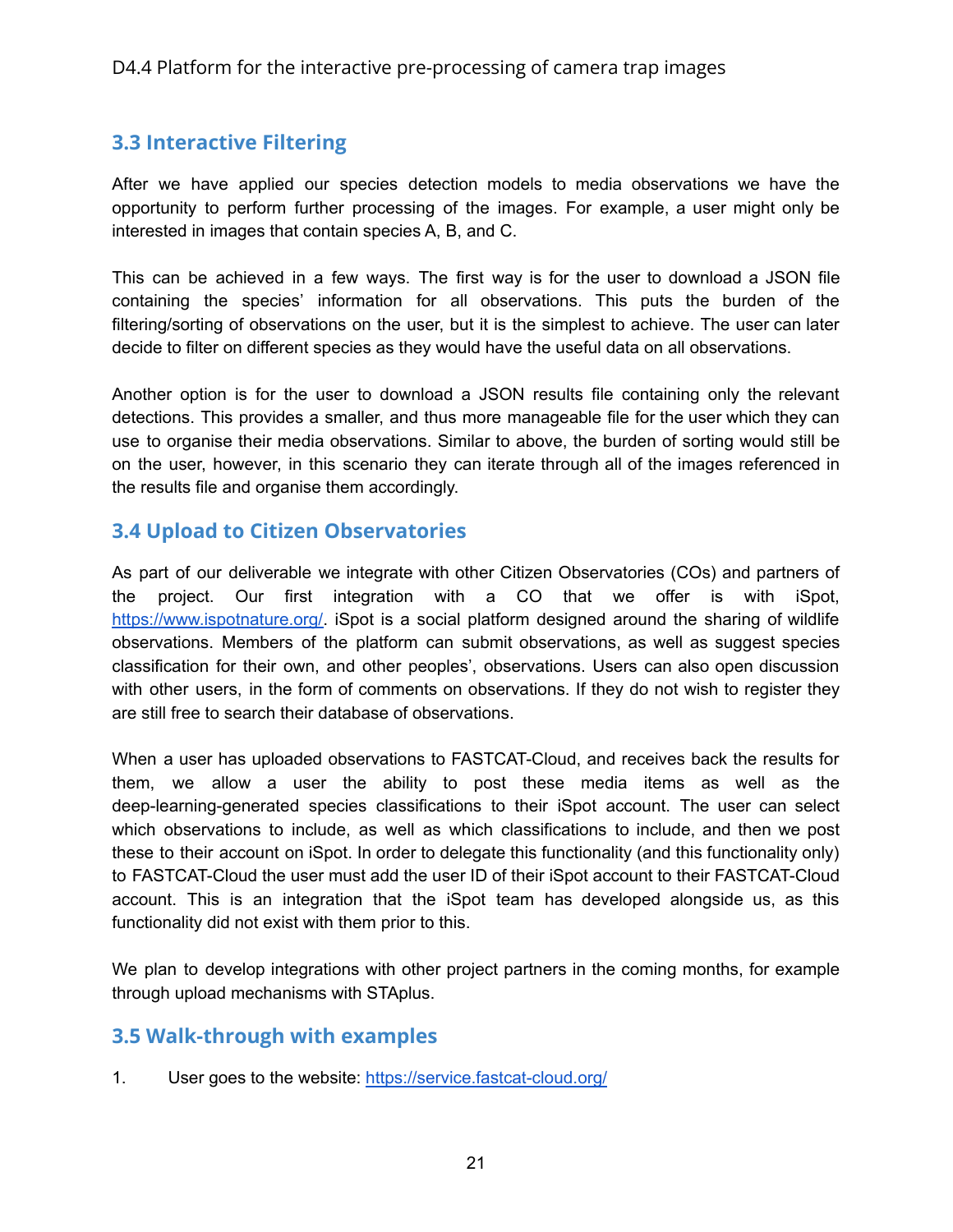

App (Demo Mode) API Login/Register





images and identify their species

Try it now!

Storing images and videos of humans captured accidentally by your camera trap poses privacy concerns. Our pipeline automatically removes any images containing humans so that you don't have to.



Manually annotating all of your camera trap images is a tedious task. Our pipeline automates this process so that you don't have to. As well as that, we provide the location of the animal in the image and draw a box around it so you can't miss it!



Want to know how many observations of bobcats you have in total? Our tool provides an easyto-digest summary of the observations uploaded.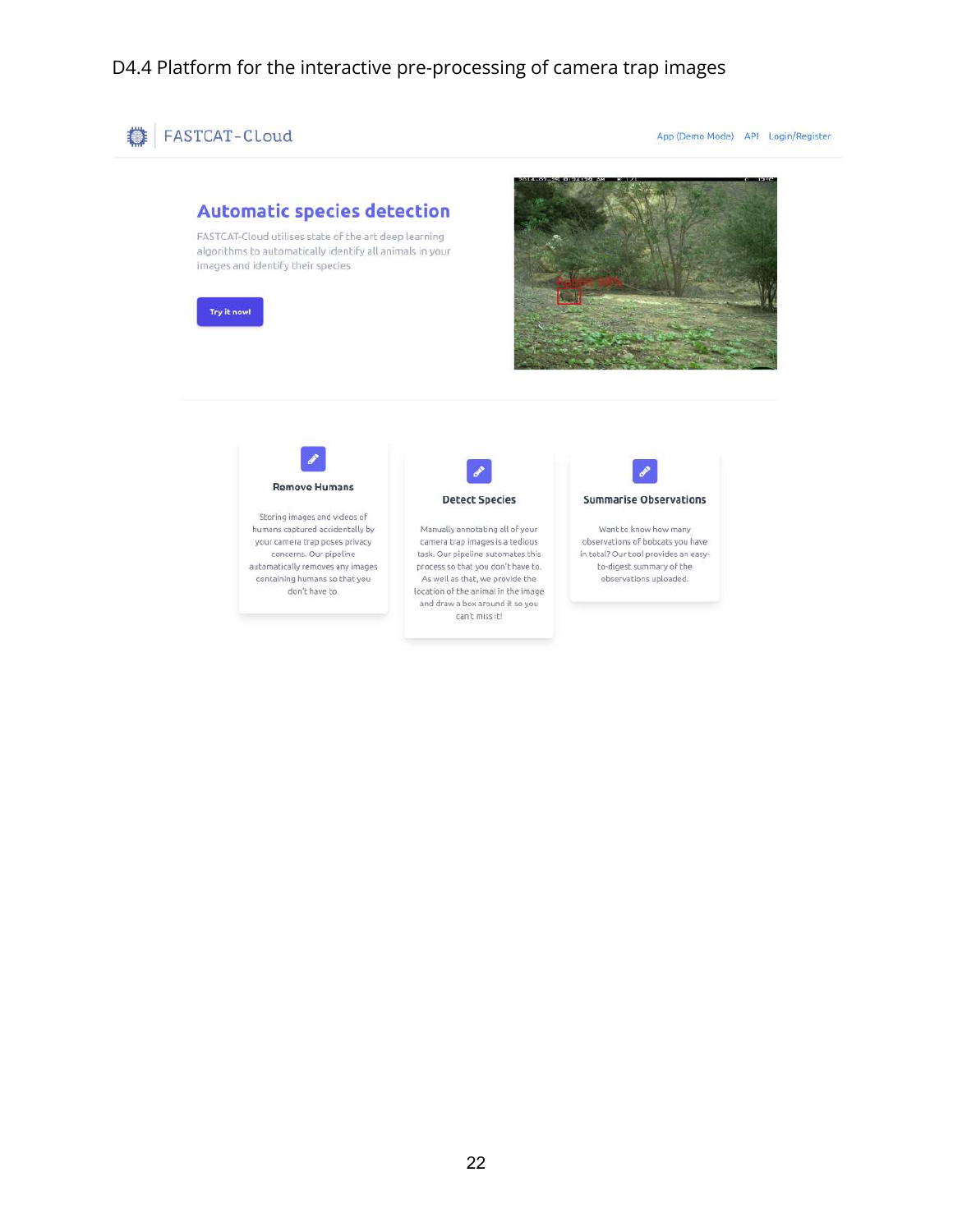2. User navigates to the main app page using the navigation in the website header: <https://service.fastcat-cloud.org/app>

| <b>MODEL DETAILS</b>                                   |                                                                                                                                |                                                                                                                                                             |  |
|--------------------------------------------------------|--------------------------------------------------------------------------------------------------------------------------------|-------------------------------------------------------------------------------------------------------------------------------------------------------------|--|
|                                                        |                                                                                                                                | This model was trained on the Caltech Camera Traps (CCT) dataset and so is only capable of identifying the 22 classes in that dataset:                      |  |
| · opossum                                              | · bird                                                                                                                         | $\n   - piq$                                                                                                                                                |  |
| · raccoon                                              | · lizard                                                                                                                       | · mountain lion                                                                                                                                             |  |
| · squirrel                                             | $\bullet$ cat                                                                                                                  | $-$ fox                                                                                                                                                     |  |
| · bobcat                                               | · badger                                                                                                                       | • <sub>bat</sub>                                                                                                                                            |  |
| $\cdot$ skunk                                          | • empty                                                                                                                        | · insect                                                                                                                                                    |  |
| $\cdot$ dog                                            | • <sub>car</sub>                                                                                                               | · rodent                                                                                                                                                    |  |
| · coyote                                               | · deer                                                                                                                         |                                                                                                                                                             |  |
| · rabbit                                               |                                                                                                                                |                                                                                                                                                             |  |
|                                                        | $\bullet$ COW<br>please get in touch and we would be excited to arrange expediting creating a model for your particular needs. | We are constantly developing new models to detect more species. If there are particular species that you would like to detect that aren't listed above then |  |
|                                                        |                                                                                                                                |                                                                                                                                                             |  |
| Upload images - maximum of 10 files<br>Select image(s) |                                                                                                                                |                                                                                                                                                             |  |
|                                                        |                                                                                                                                |                                                                                                                                                             |  |
| Browse No files selected.                              |                                                                                                                                |                                                                                                                                                             |  |
|                                                        |                                                                                                                                |                                                                                                                                                             |  |
| submit                                                 |                                                                                                                                |                                                                                                                                                             |  |
|                                                        |                                                                                                                                |                                                                                                                                                             |  |

Privacy Policy Contact

**DynAlkon**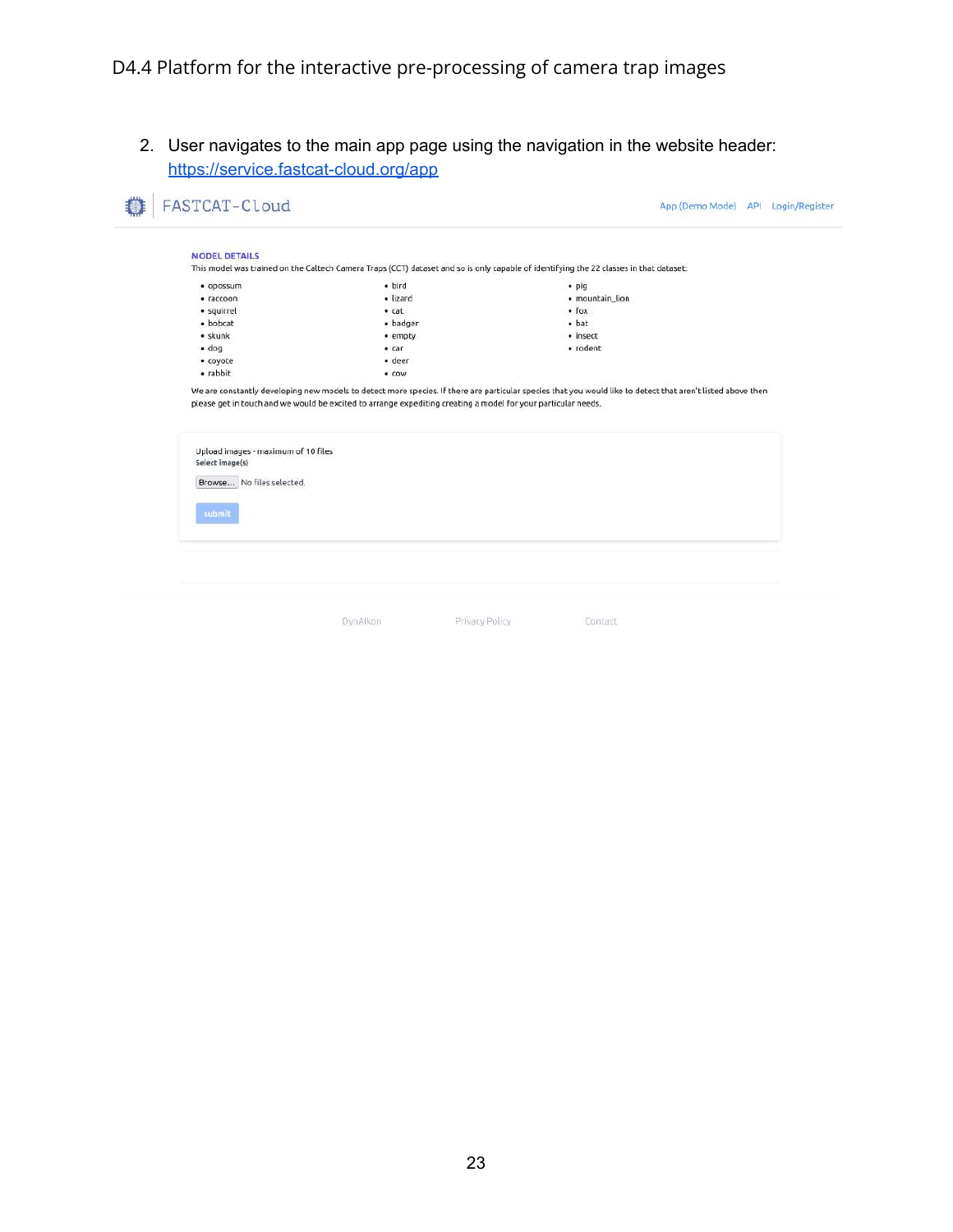3. User selects (uploads) images on their computer, and then clicks the submit button.

#### FASTCAT-Cloud App (Demo Mode) API Login/Register MODEL DETAILS This model was trained on the Caltech Camera Traps (CCT) dataset and so is only capable of identifying the 22 classes in that dataset:  $\bullet$  opossum · bird • pig · raccoon · lizard · mountain\_lion  $•$  fox · squirrel  $ext{A}$  $\bullet$  bat · bobcat · badger  $\cdot$  skunk  $\cdot$  empty  $\bullet$  insect  $\cdot$  dog  $\bullet$  rodent  $\bullet$  car · coyote · deer  $\bullet$  rabbit  $\cdot$  cow We are constantly developing new models to detect more species, if there are particular species that you would like to detect that aren't listed above then please get in touch and we would be excited to arrange expediting creating a model for your particular needs. Upload images - maximum of 10 files Soloct image(s) Browse... 2 files selected. submit **Detection Download Predictions** Summary Download the predictions in . J son format. Download JSON O Bird x1  $Q$  Rabbit  $x1$ O Deer x1 Bird **Detection Location** 97% Confidence 496, 1317, 715, 1493 Rabbit **Detection Location** 98% Confidence 1409, 807, 1579, 949 Deer **Detection Location** 99% Confidence 1326, 52, 1799, 1127

Contact

Privacy Policy

DynAlkon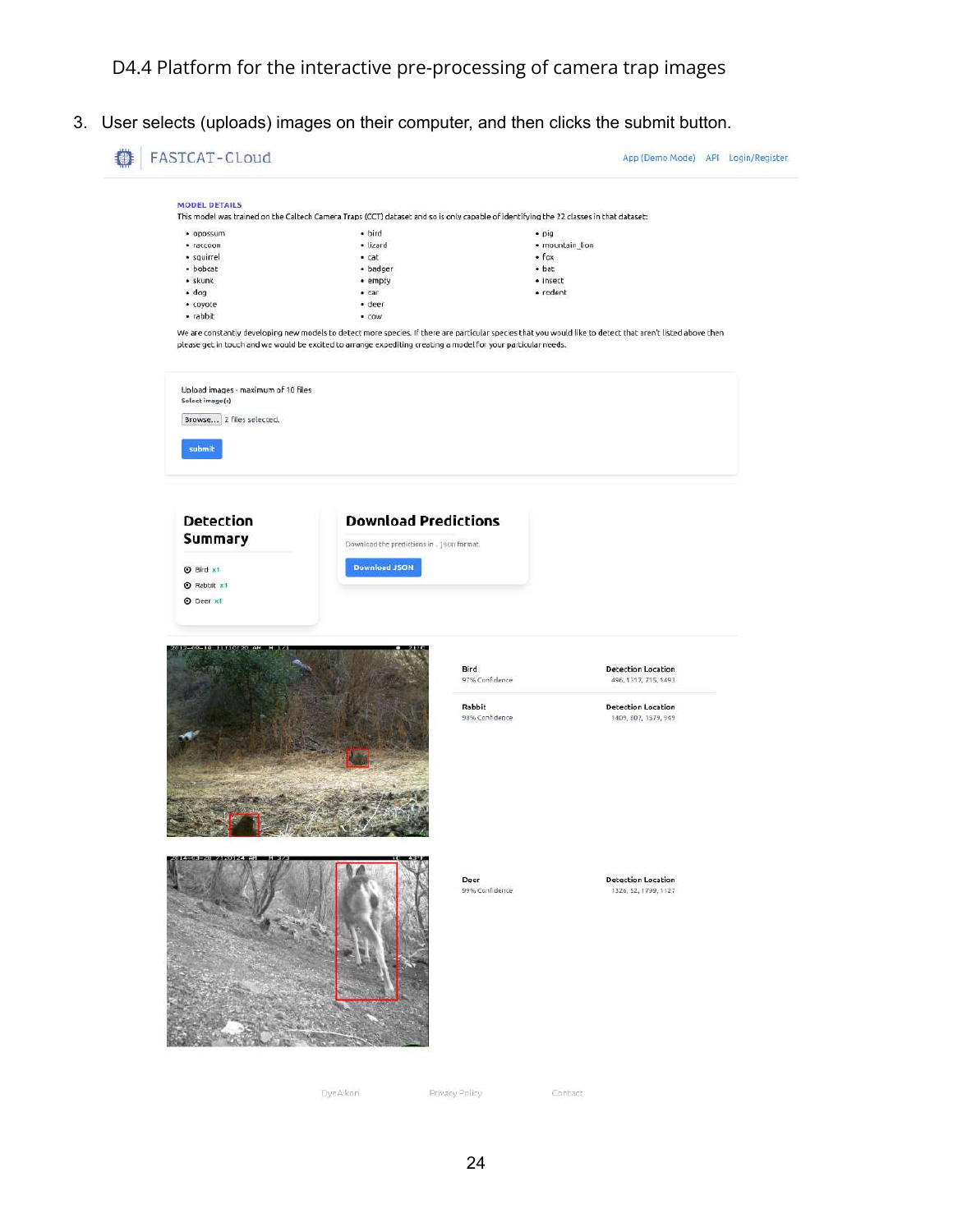As can be seen above the images that the user submitted are displayed on the webpage, and the results from the FASTCAT-Cloud API are returned to the user and displayed alongside the images. In addition, the bounding boxes produced by the FASTCAT-Cloud API are drawn onto the images to make it easier to locate the animals. Above the images the user is presented with a summary of observations as well as a button to download the results in JSON format for convenience or integration into their other data processing needs.

4. User navigates to the Account page: <https://service.fastcat-cloud.org/account>

| FASTCAT-Cloud                              |                 |         | App (Demo Mode) API Login/Register |
|--------------------------------------------|-----------------|---------|------------------------------------|
| Login or register using the buttons below: |                 |         |                                    |
| GOOGLE                                     | <b>AUTHENIX</b> |         |                                    |
| DynAlkon                                   | Privacy Policy  | Contact |                                    |

5. User sees two options to login, either with Google or Authenix. User logs in with an option.

| iSpot User ID | iSpot Credentials     |                                                                |                 |
|---------------|-----------------------|----------------------------------------------------------------|-----------------|
|               | iSpot User ID         |                                                                |                 |
| <b>Save</b>   |                       |                                                                |                 |
|               |                       |                                                                |                 |
|               | Api Key<br>Management |                                                                |                 |
| ĩ             | DESCRIPTION<br>cedar  | <b>CREATED AT</b><br>Thursday, January 27th, 2022, 12:00:31 AM | OPERATIONS<br>û |

After the user has logged in they can see options to manage API keys associated with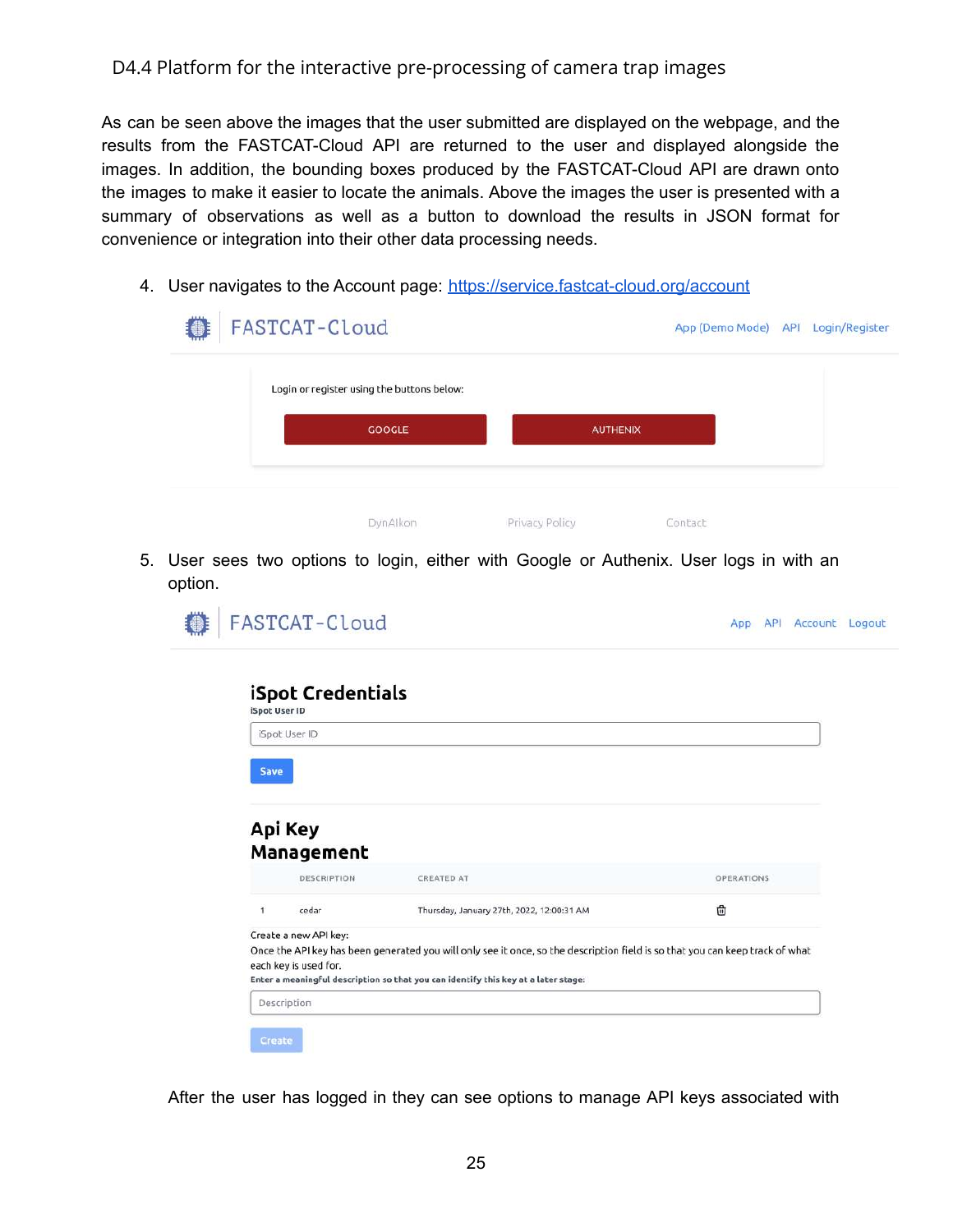their account. These keys can be used when authenticating with the API programmatically such as through a data processing script or through a smart camera trap such as our own DynAikonTrap/FASTCAT-Edge.

6. The user wants to use the FASTCAT-Cloud API directly and so they navigate to the API page: <https://service.fastcat-cloud.org/api> . User sees getting started examples.

**GETTING STARTED** 

. The base URL for the API is https://backend.fastcat-cloud.org/api/v2

. The full API spec can be seen and downloaded on the specification page.

## **Getting a prediction - Basic Example**

The simplest way to get a prediction on an image is to use the /predictions/demo endpoint which accepts an array of image files and doesn't require any authentication. Using this endpoint you can upload a maximum of 10 images per request, and are rate-limitted to 30 requests per minute.

curl -X POST https://backend.fastcat-cloud.org/api/v2/predictions/demo -F image=@/path

This will return a JSON object something like:

```
€
  "message": "Success.",
  "body": \{"observationPublicId": "14a41ffe-c952-4e38-b273-bb158cf47dd7",
    "predictionRequestPublicId": "fc9da2aa-9ce2-4521-9fdf-4909ae5fc574"
 \mathfrak{Z}\mathcal{P}
```
You can then use the 'predictionRequestPublicId' value in a request to the results endpoint:

curl -X POST https://backend.fastcat-cloud.org/api/v2/predictions/results --data '{"pr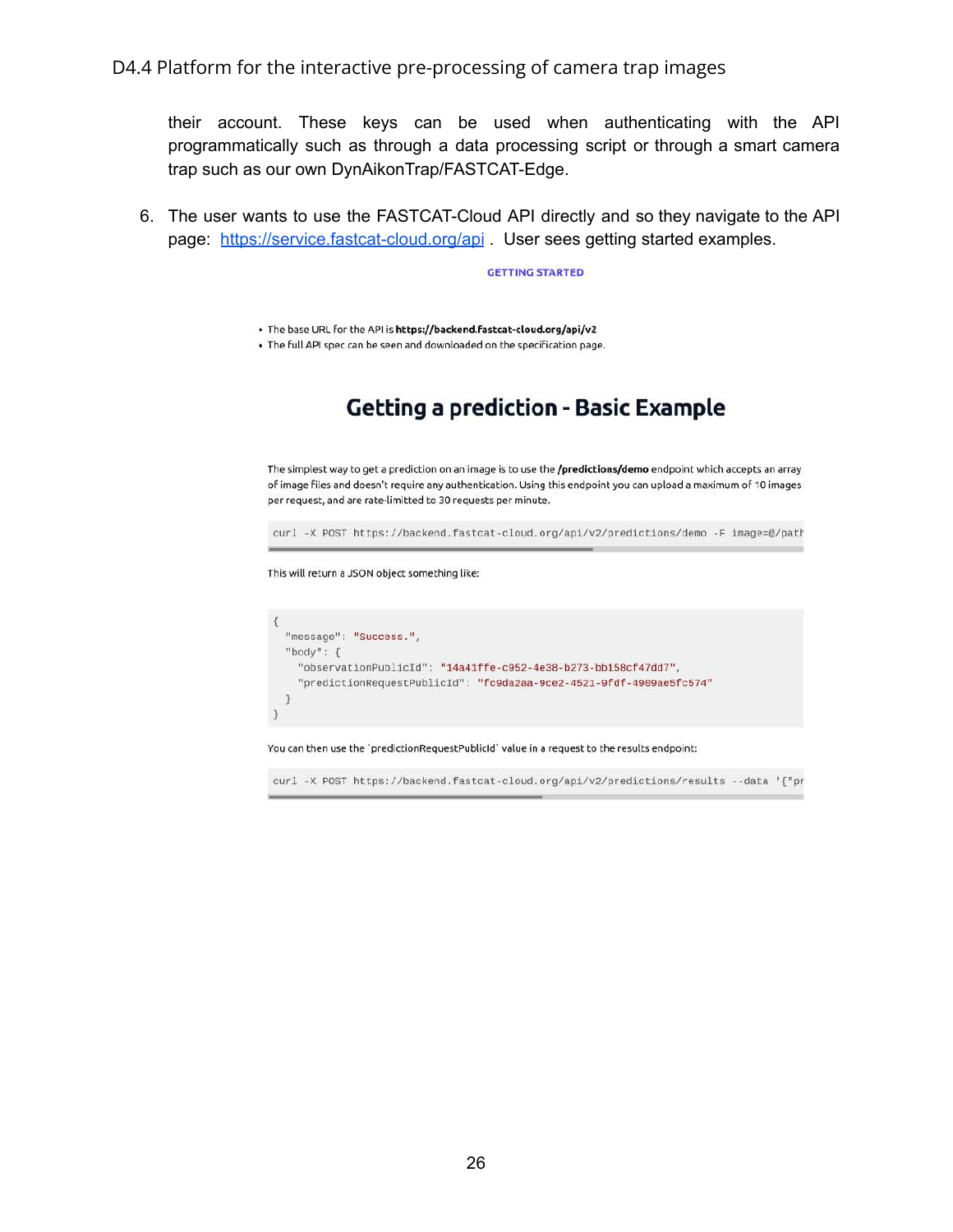```
This will return a JSON object something like:
 \{"message": "Success.",
   "body": {
     "results": [
       \{"imageName" : "image1","predictions": [
            \mathcal{L}"bobcat": [36.494773864746094, 455.9058837890625, 395.9241638183594, 743.6
               "score": 0.9988906979560852
            \} ,
            \{"bobcat": [1002.65625, 451.0569152832031, 1460.78955078125, 739.3590698242
               "score": 0.9988564252853394
            \, }
          J
       \} ,
        \{"imageName": "image2",
          "predictions": [
            \{"racoon": [365.876547386094, 576.656543324625, 425.87259840353, 721.098765
               "score": 0.9876587799
            \mathcal{F}\mathbf{I}\mathcal{F}\mathbf{1}\mathfrak{Z}\mathcal{F}
```
. The score property is how confident the model is about that prediction.

. The array of numbers for each classification represent the pixel location of the detection in the image in the format [left, top, right, bottom] so you can draw a box using the first 2 numbers as the pixel coordinates for the top-left corner, and the last 2 numbers as the pixel coordinates of the bottom-right corner.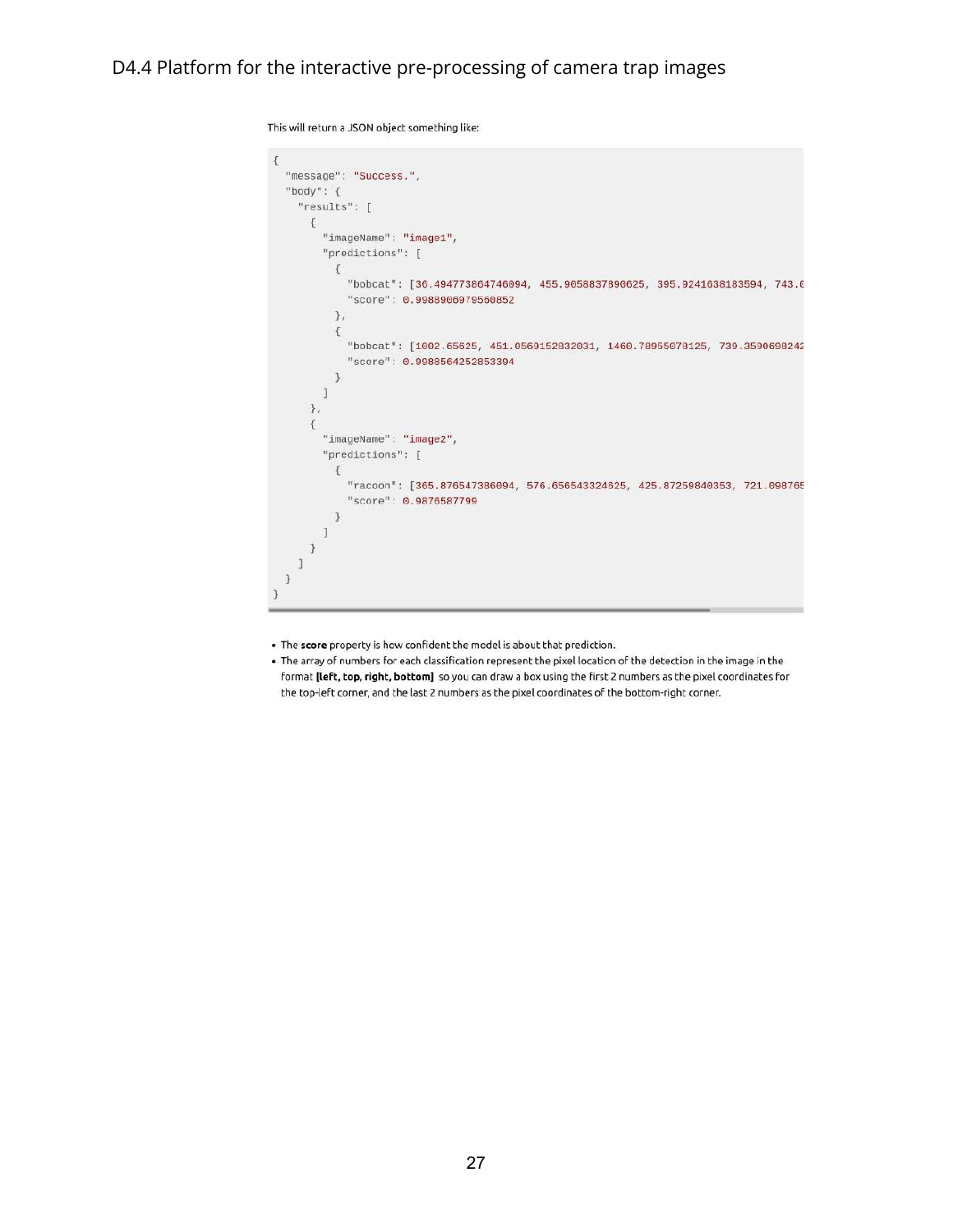#### A JavaScript example:

```
const formData = new FormData();
// selectedImages should be an array of File objects already read from the file system
%// it should not be an array of strings of paths to files<br>// https://developer.mozilla.org/en-US/docs/Web/API/File
// here we add the files to the 'image' key
selectedImages.forEach((selectedImage) => formData.append('image', selectedImage))
const result = await fetch(
   'https://backend.fastcat-cloud.org/api/v2/predictions/demo', {
        method: 'POST',
        headers: new Headers(),
        body: formData,
   \rightarrow\lambdaif (!result || !result.ok) {
   // There was a problem
    return;
\, }
// Get the ID for the prediction request
const resultJson = await result.json()
const requestId = resultJson.body.predictionRequestPublicId
// Wait a few seconds for model to process...
// Get the results
const result = await fetch(
    'https://backend.fastcat-cloud.org/api/v2/predictions/results', {
        method: 'POST',
        headers: new Headers(),
        body: {
            predictionRequestPublicId: requestId
        3,
    \rightarrowif (!result || !result.ok) {
    // There was a problem
    return;
\mathcal{F}// Extract the results
const resultJson = await result.json()
```
const modelPredictions = resultJson.body.results;

DynAlkon

Privacy Policy

Contact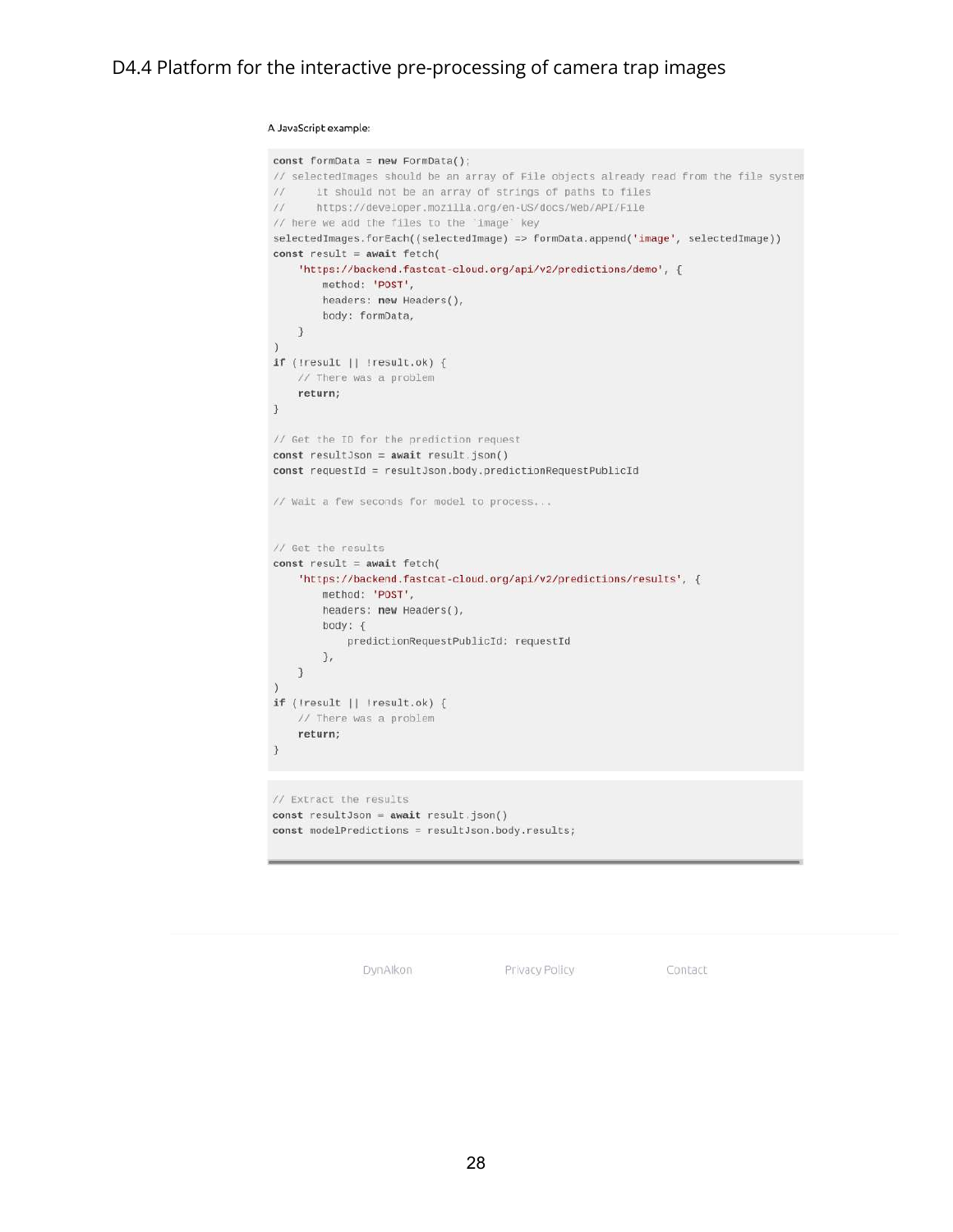7. The user wants detailed technical information about the API and so they navigate to the specification page: <https://service.fastcat-cloud.org/api/spec>

| FASTCAT-Cloud                                                                                                                                                                                                                 | App (Demo Mode) API Login/Register |                                    |  |
|-------------------------------------------------------------------------------------------------------------------------------------------------------------------------------------------------------------------------------|------------------------------------|------------------------------------|--|
|                                                                                                                                                                                                                               |                                    |                                    |  |
| FASTCAT-Cloud <sup>020</sup>                                                                                                                                                                                                  |                                    |                                    |  |
| https://backend.fastcat-cloud.org/api/v2/spec                                                                                                                                                                                 |                                    |                                    |  |
| Note: Not all responses are listed. Common responses for all endpoints include 400 if the request body is not valid according to this spec, and 500 if we<br>encounter an internal error trying to validate the request body. |                                    |                                    |  |
| Some requests require authentication which must be in the form of userId=XYZ and apiKey=123 query parameters on the request URL. This information can<br>be found/created only through the web application.                   |                                    |                                    |  |
| Contact FASTCAT-Cloud support                                                                                                                                                                                                 |                                    |                                    |  |
|                                                                                                                                                                                                                               |                                    |                                    |  |
| <b>Servers</b>                                                                                                                                                                                                                |                                    |                                    |  |
| https://backend.fastcat-cloud.org/api/v2 - Production server                                                                                                                                                                  | Authorize                          |                                    |  |
|                                                                                                                                                                                                                               |                                    |                                    |  |
| Quality of Life Check if the API is up.                                                                                                                                                                                       |                                    | ∧                                  |  |
| GET<br>/status Status-check endpoint. Please drop the '/api/v2' prefix for this endpoint.                                                                                                                                     |                                    |                                    |  |
| <b>HEAD</b><br>/status Status-check endpoint. Please drop the '/api/v2' prefix for this endpoint.                                                                                                                             |                                    | Y                                  |  |
| <b>GET</b><br>/spec Retreive the current API spec.                                                                                                                                                                            |                                    |                                    |  |
| Authentication Everything for authenticating yourself.                                                                                                                                                                        |                                    | ∧                                  |  |
| GET<br>/authentication/user Get the user object for the authenticated user.                                                                                                                                                   |                                    | $\vee$ $\mathring{\hspace{0.2cm}}$ |  |
| GET<br>/authentication/keys Get all of the API keys associated with the current user.                                                                                                                                         |                                    | мñ                                 |  |
| POST<br>/authentication/keys Create a new API key associated with the current user.                                                                                                                                           |                                    | $\backsim$ $\circ$                 |  |
| <b>DELETE</b><br>/authentication/keys Delete the API key with the provided ID for the authenticated user.                                                                                                                     |                                    | ∨ ≞                                |  |
| Predictions Request a simple prediction                                                                                                                                                                                       |                                    | ∧                                  |  |
| POST<br>/predictions/demo Create a new prediction request for the included media items.                                                                                                                                       |                                    | $\checkmark$                       |  |
| <b>GET</b><br>/predictions/results Retrieve results for a prediction request with the provided ID.                                                                                                                            |                                    | $\checkmark$                       |  |
|                                                                                                                                                                                                                               |                                    |                                    |  |

DynAlkon

Privacy Policy

Contact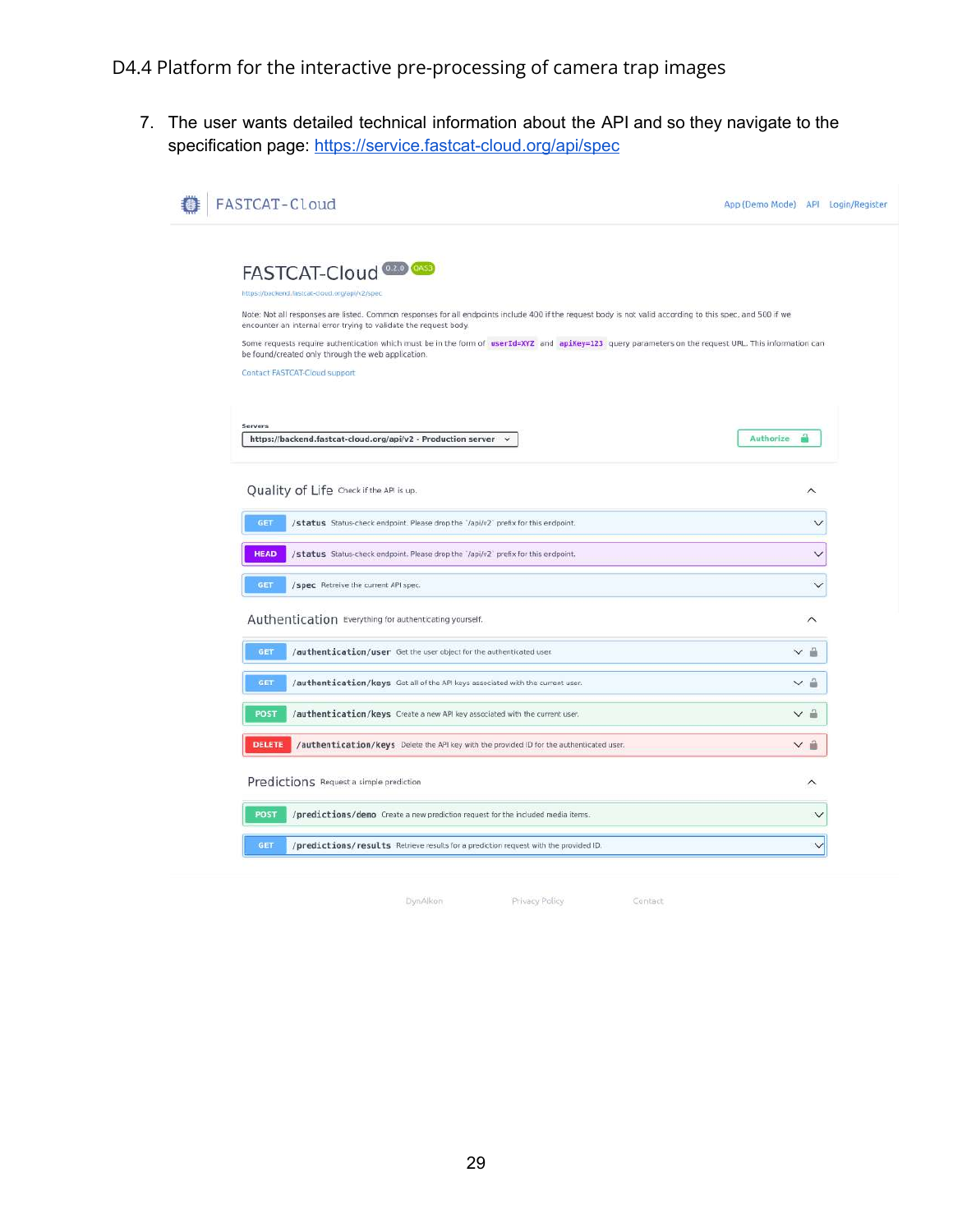## <span id="page-29-0"></span>**Conclusion and perspectives**

Although we have achieved with this deliverable our initial objectives, we have plans to keep improving the potential of the FASTCAT-Cloud service.

In the next phase, we will provide a larger range of different models that are capable of detecting different sets of species, with models that are well suited for different geographical regions, models that are well suited to specific species families, or models that are particularly good at processing given specific environmental conditions, such as night-time, or under-water capture of videos.

We will also keep increasing the number of integrations with Citizen Observatories. In particular we are in the process of getting our service offered on the EOSC platform.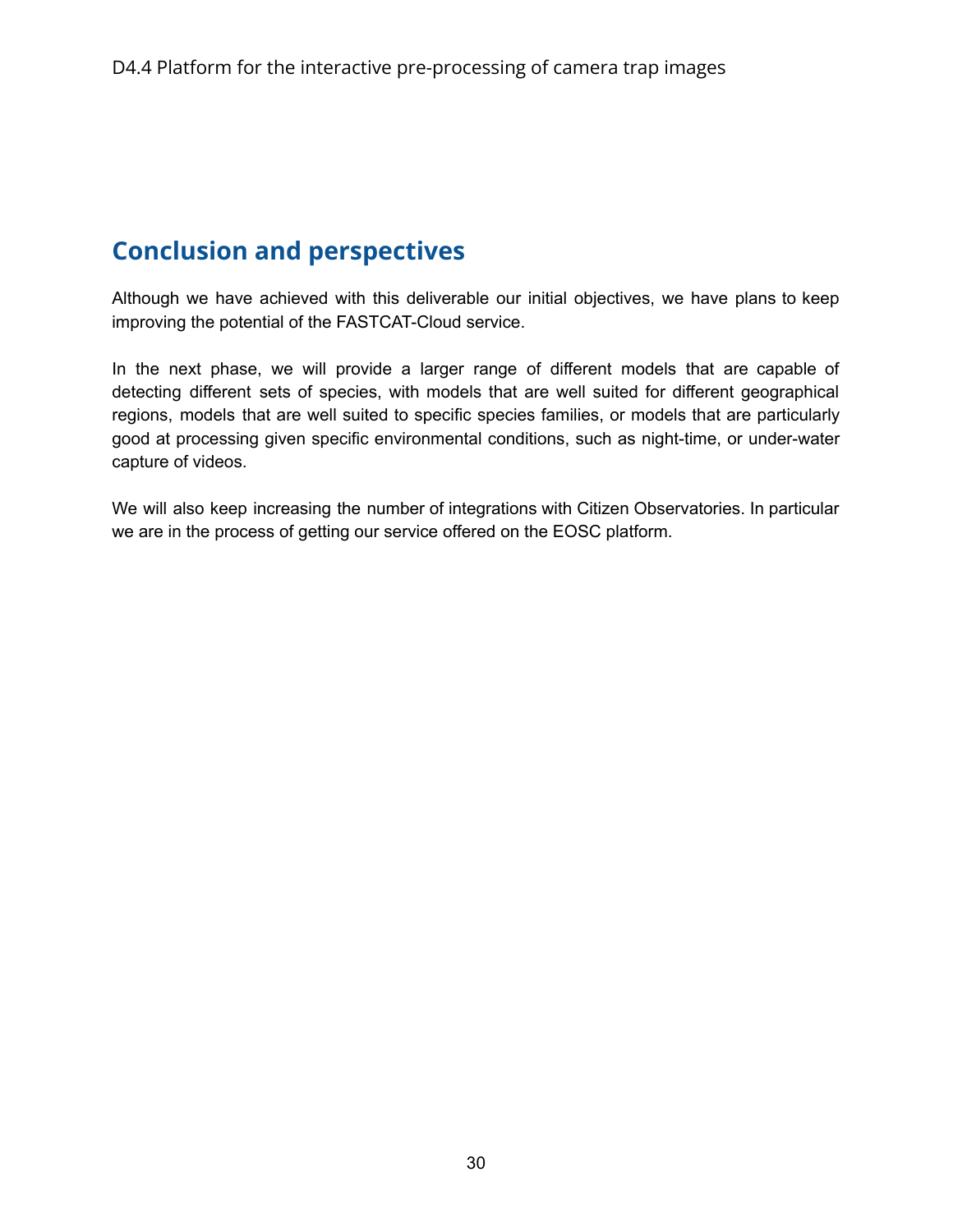# <span id="page-30-0"></span>**Glossary**

| <b>Abbreviation / key</b> | <b>Description</b>                                                                                                                                                                                                                   |  |  |
|---------------------------|--------------------------------------------------------------------------------------------------------------------------------------------------------------------------------------------------------------------------------------|--|--|
| AI                        | Artificial Intelligence                                                                                                                                                                                                              |  |  |
| <b>API</b>                | Application Programming Interface. A set of defined methods that<br>allows programs to interact with other programs.                                                                                                                 |  |  |
| Authenix                  | An authentication provider created by another<br>part/dyn/projects/cos4cloud/d4.4/caltech-subset of this Cos4Cloud<br>project.                                                                                                       |  |  |
| <b>AWS</b>                | <b>Amazon Web Services</b>                                                                                                                                                                                                           |  |  |
| EC <sub>2</sub>           | Amazon Elastic Compute Cloud                                                                                                                                                                                                         |  |  |
| <b>Bbox</b>               | Bounding box. A rectangular area describing the location of something<br>in an image or video.                                                                                                                                       |  |  |
| <b>CCT</b>                | Caltech Camera Traps dataset                                                                                                                                                                                                         |  |  |
| <b>CNN</b>                | <b>Convolutional Neural Network</b>                                                                                                                                                                                                  |  |  |
| <b>CO</b>                 | <b>Citizen Observatory</b>                                                                                                                                                                                                           |  |  |
| <b>FASTCAT-Cloud</b>      | Flexible AI SysTem for CAmera Traps in the Cloud                                                                                                                                                                                     |  |  |
| FASTCAT-Edge              | Flexible AI SysTem for CAmera Traps on the camera trap itself                                                                                                                                                                        |  |  |
| <b>GBIF</b>               | Global Biodiversity Information Facility. A large collection/database of<br>species observations.                                                                                                                                    |  |  |
| IoU                       | Intersection over Union. A metric used to measure the quality of a<br>predicted bounding box compared to ground-truth data. The area of<br>intersection of the two boxes divided by the area of the union of the two<br>boxes.       |  |  |
| <b>JSON</b>               | A standard file format commonly used in programming.                                                                                                                                                                                 |  |  |
| mAP                       | Mean Average Precision. A metric used to measure the quality of a<br>bounding box and corresponding classification prediction. mAP <sup>50</sup> and<br>mAP <sup>75</sup> refer to the 50% and 75% threshold variants of the metric. |  |  |
| MS COCO                   | Common Objects in Context dataset                                                                                                                                                                                                    |  |  |
| <b>NN</b>                 | <b>Neural Network</b>                                                                                                                                                                                                                |  |  |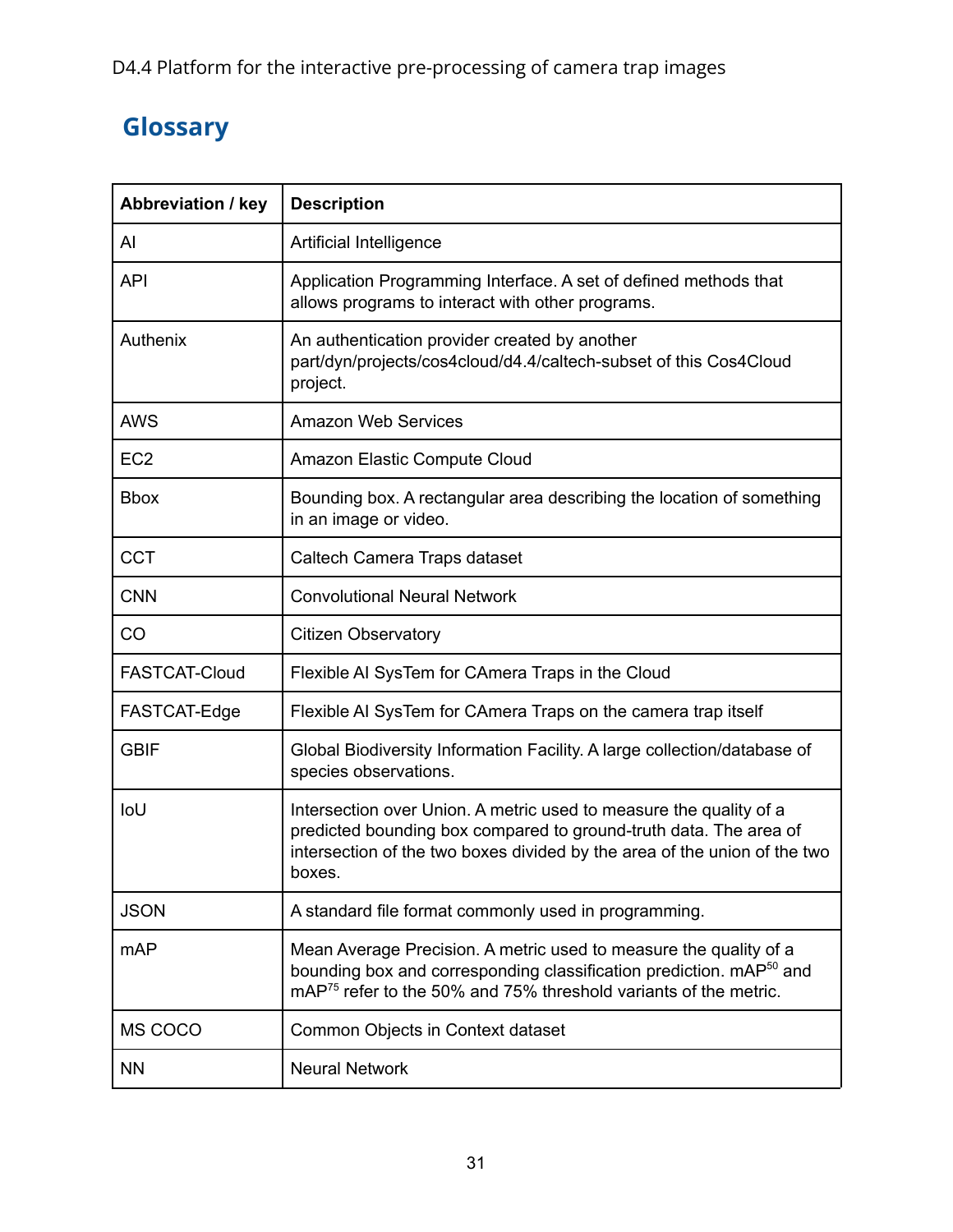| <b>NodeJS</b>            | A server-side (or general backend) JavaScript runtime environment                                                                                                                                            |  |
|--------------------------|--------------------------------------------------------------------------------------------------------------------------------------------------------------------------------------------------------------|--|
| OAuth <sub>2</sub>       | An authorization/authentication protocol                                                                                                                                                                     |  |
| OpenAPI<br>Specification | A popular syntax for describing RESTful APIs. Previously known as a<br>Swagger specification                                                                                                                 |  |
| <b>STAplus</b>           | SensorThingsAPI plus (an extension of STA by the consortium)                                                                                                                                                 |  |
| Swagger<br>Specification | The old name for an OpenAPI specification                                                                                                                                                                    |  |
| TRL                      | Technology readiness level                                                                                                                                                                                   |  |
| <b>WCS</b>               | <b>Wildlife Conservation Society dataset</b>                                                                                                                                                                 |  |
| <b>YAML</b>              | A data serialisation language that is commonly used for configuration<br>files as they are easily readable by humans. Other examples of data<br>serialisation languages include TEXT, HTML, PHP, JS, C, etc. |  |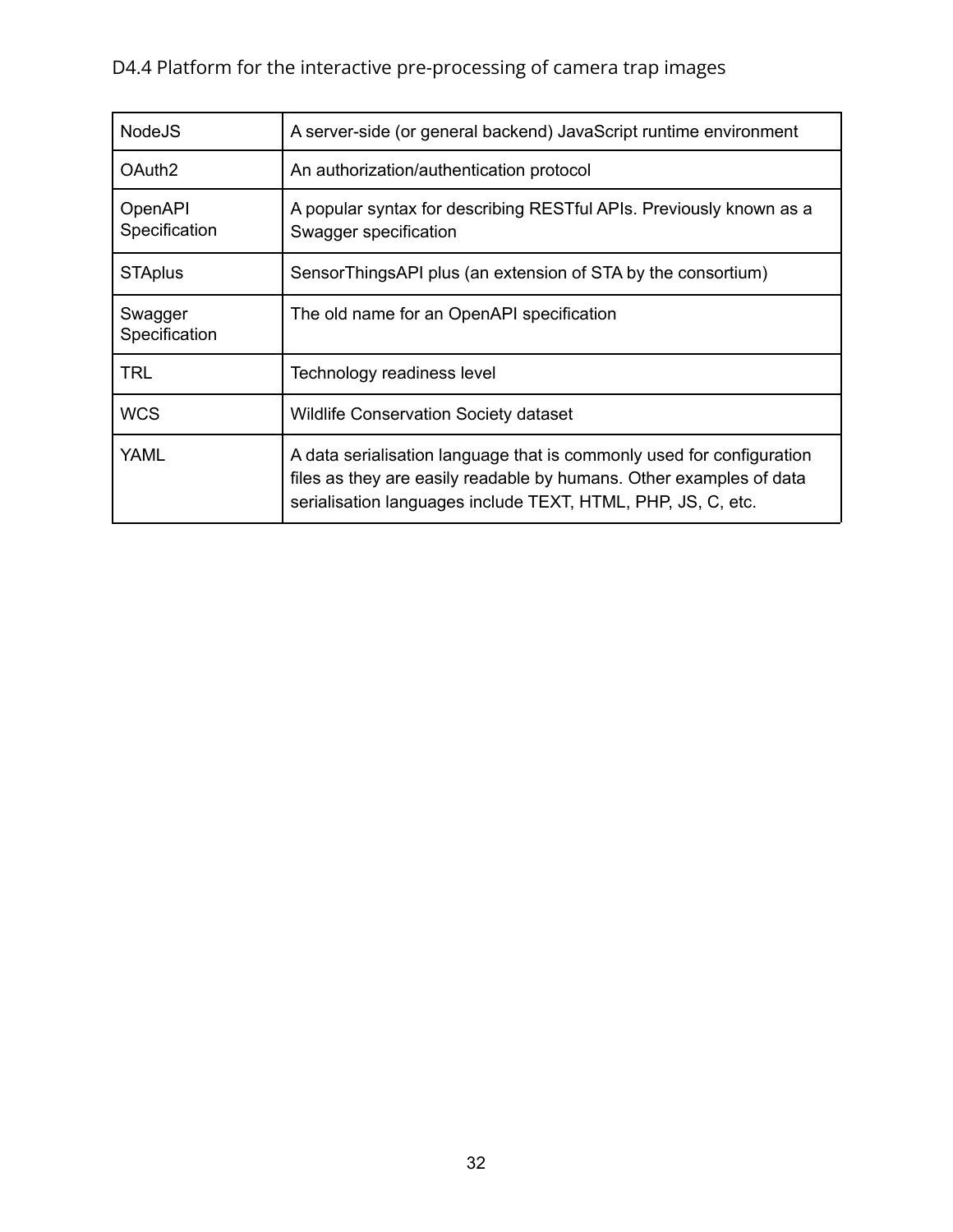## <span id="page-32-0"></span>**References**

- Beery, Sara, Grant Van Horn, and Pietro Perona: Recognition in terra incognita. Proceedings of the European Conference on Computer Vision (ECCV). 2018.
- Beery, Sara, Dan Morris, and Siyu Yang: Efficient pipeline for camera trap image review. arXiv preprint arXiv:1907.06772 (2019).
- Cai, Zhaowei, and Nuno Vasconcelos. Cascade R-CNN: High Quality Object Detection and Instance Segmentation. IEEE Transactions on Pattern Analysis and Machine Intelligence. (2019): 1–1.
- Chen, Kai, Jiaqi Wang, Jiangmiao Pang, Yuhang Cao, Yu Xiong, Xiaoxiao Li, Shuyang Sun, Wansen Feng, Ziwei Liu, Jiarui Xu, Zheng Zhang, Dazhi Cheng, Chenchen Zhu, Tianheng Cheng, Qijie Zhao, Buyu Li, Xin Lu, Rui Zhu, Yue Wu, Jifeng Dai, Jingdong Wang, Jianping Shi, Wanli Ouyang, Chen Change Loy, and Dahua Lin: MMDetection: Open MMLab Detection Toolbox and Benchmark. arXiv preprint arXiv:1906.07155. (2019).
- Dai, Jifeng, Haozhi Qi, Yuwen Xiong, Yi Li, Guodong Zhang, Han Hu, and Yichen Wei: Deformable Convolutional Networks. Proceedings of the IEEE International Conference on Computer Vision. (2017).
- Everingham, Mark, Luk Van Gool, Christopher K. I. Williams, John Winn, and Andrew Zisserman: The PASCAL visual object classes (VOC) challenge. International Journal of Computer Vision, 88 (2), 303–338. (2010).
- Girshick, Ross: Fast R-CNN. Proceedings of the IEEE international Conference on Computer Vision. (2015).
- Girshick, Ross, et al: Detectron. https://github.com/facebookresearch/detectron. (2018).
- He, Kaiming, Xiangyu Zhang, Shaoqing Ren, and Jian Sun: Deep residual learning for image recognition. Proceedings of the IEEE Conference on Computer Vision and Pattern Recognition. (2016).
- Li, Xiang, Wenhai Wang, Lijun Wu, Shuo Chen, Xiaolin Hu, Jun Li, Jinhui Tang, Jian Yang: Generalized Focal Loss: Learning Qualified and Distributed Bounding Boxes for Dense Object Detection. Advances in Neural Information Processing Systems 33. (2020).
- Lin, Tsung-Yi, Michael Maire, Serge Belongie, James Hays, Pietro Perona, Deva Ramanan, Piotr Dollár, and C. Lawrence Zitnick: Microsoft COCO: Common objects in context. European Conference on Computer Vision. Springer LNCS 8693. (2014).
- Lin, Tsung-Yi, Priya Goyal, Ross Girshick, Kaiming He, and Piotr Dollár: Focal loss for dense object detection. Proceedings of the IEEE International Conference on Computer Vision. (2017a).
- Lin, Tsung-Yi, Piotr Dollár, Ross Girshick, Kaiming He, Bharath Hariharan, and Serge Belongie: Feature pyramid networks for object detection. Proceedings of the IEEE Conference on Computer Vision and Pattern Recognition. (2017b).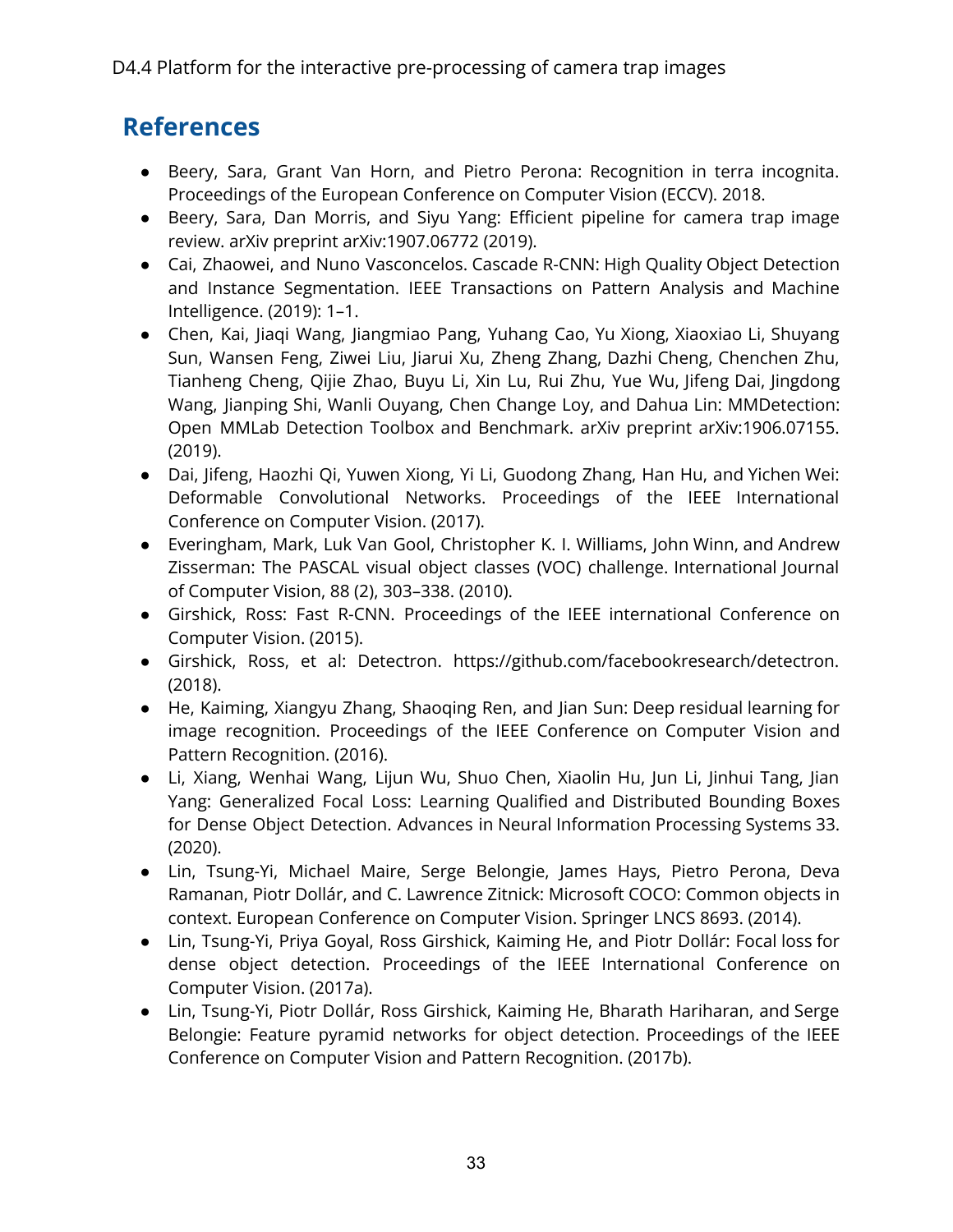- Liu, Wei, Dragomir Anguelov, Dumitru Erhan, Christian Szegedy, Scott Reed, Cheng-Yang Fu, and Alexander C. Berg: SSD: Single Shot MultiBox Detector. European Conference on Computer Vision. Springer LNCS 9905. (2016).
- MMCV Contributors: MMCV: OpenMMLab Computer Vision Foundation. https://github.com/open-mmlab/mmcv. (2018).
- Petso, Tinao, Rodrigo S. Jamisola, and Dimane Mpoeleng: Review on methods used for wildlife species and individual identification. European Journal of Wildlife Research 68.1 (2022): 1-18.
- Ren, Shaoqing, Kaiming He, Ross Girshick, and Jian Sun: Faster R-CNN: Towards real-time object detection with region proposal networks. Advances in Neural Information Processing Systems 28 (2015): 91-99.
- Swanson, Alexandra, Margaret Kosmala, Chris Lintott, Robert Simpson, Arfon Smith, and Craig Packer: Snapshot Serengeti, high-frequency annotated camera trap images of 40 mammalian species in an African savanna. Scientific Data volume 2, Article number: 150026. (2015).
- Wang, Jiaqi, Kai Chen, Shuo Yang, Chen Change Loy, and Dahua Lin: Region Proposal by Guided Anchoring. IEEE Conference on Computer Vision and Pattern Recognition. (2019).
- Wu, Yuxin, et al: Detectron2. https://github.com/facebookresearch/detectron2. (2019).
- Xie, Saining, Ross Girshick, Piotr Dollár, Zhuowen Tu, and Kaiming He: Aggregated residual transformations for deep neural networks. Proceedings of the IEEE Conference on Computer Vision and Pattern Recognition. (2017).
- Yang, Ze, Shaohui Liu, Han Hu, Liwei Wang, and Stephen Lin: Reppoints: Point set representation for object detection. Proceedings of the IEEE/CVF International Conference on Computer Vision. (2019).
- Zhu, Xizhou, Han Hu, Stephen Lin, and Jifeng Dai: Deformable ConvNets v2: More Deformable, Better Results. IEEE/CVF Conference on Computer Vision and Pattern Recognition. (2019).
- Zhu, Xizhou, Weijie Su, Lewei Lu, Bin Li, Xiaogang Wang, and Jifeng Dai: Deformable DETR: Deformable Transformers for End-to-End Object Detection. International Conference on Learning Representations. (2020).
- Zhang, Hang, Chongruo Wu, Zhongyue Zhang, Yi Zhu, Haibin Lin, Zhi Zhang, Yue Sun, Tong He, Jonas Mueller, R. Manmatha, Mu Li, and Alexander Smola: ResNeSt: Split-Attention Networks. arXiv preprint arXiv:2004.08955. (2020).